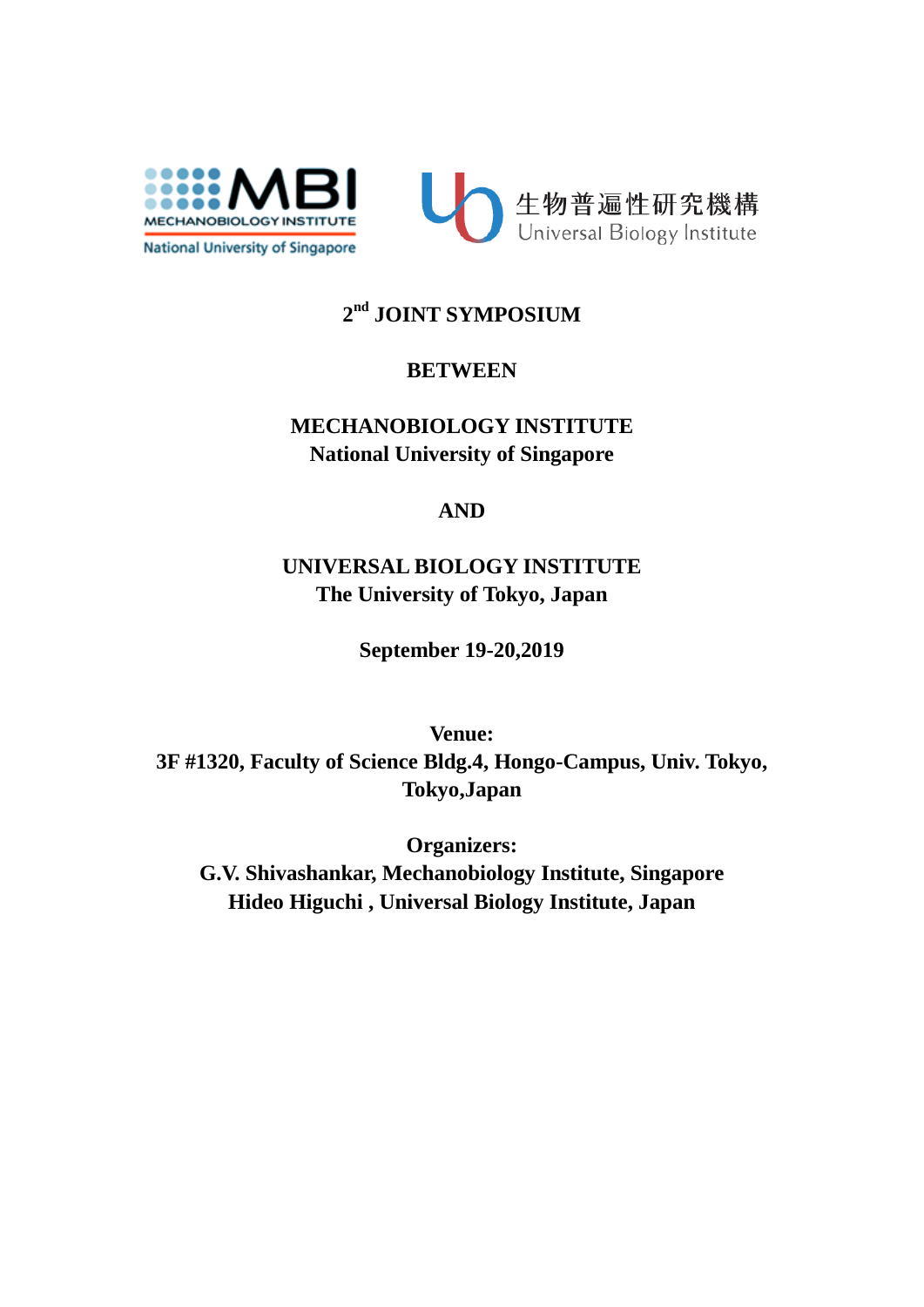# Thursday September 19,2019

| $9:30-10:00$ | Nen Saito and Satoshi Sawai(UBI)<br>Phase-field modeling for 3D morphodynamics in macropinocytosis                                           |
|--------------|----------------------------------------------------------------------------------------------------------------------------------------------|
| 10:00-10:30  | Wu Min(MBI)                                                                                                                                  |
| 10:30-11:00  | Opportunities and Challenges in Understanding Cortical Pattern Formation                                                                     |
|              | Tony Kanchanawong(MBI)<br>Probing the Actin Cortex in Embryonic Stem Cells by Super-resolution<br>Microscopy                                 |
| 11:00-11:30  | Coffee Break                                                                                                                                 |
| 11:30-12:00  | Chikara Furusawa (UBI)<br>Analysis of Evolutionary Constraints and Plasticity by Microbial Laboratory<br>Evolution and Computational Models. |
| 12:00-12:30  | Paul Matsudaira, Jun Zhong, Dipan Bhattacharya, Sahar Tavakoli,<br>Alexandre Kabla(MBI)                                                      |
|              | Imaging the mechanics of early zebrafish development                                                                                         |
| 12:30-13:30  | Lunch                                                                                                                                        |
| 13:30-14:00  | Sosuke Ito(UBI)                                                                                                                              |
|              | Thermodynamic interpretation of information geometry and thermodynamic                                                                       |
| 14:00-14:30  | uncertainty relationships<br>Tetsuhiro S. Hatakeyama and Jumpei F. Yamagishi(UBI)                                                            |
|              | Microeconomics of metabolism: Overflow metabolism as Giffen behavior                                                                         |
| 14:30-15:00  | Chwee Teck Lim(MBI)                                                                                                                          |
|              | Modes of Collective Cell Migration on 2- and 3-D Substrata                                                                                   |
| 15:00-15:30  | Tetsuya Hiraiwa(MBI)                                                                                                                         |
|              | Dynamical ordering of migrating eukaryotic cells                                                                                             |
| 15:30-16:00  | Coffee Break                                                                                                                                 |
| 16:00-16:30  | Masashi K. Kajita, Kazuyuki Aihara and Tetsuya J. Kobayashi (UBI)                                                                            |
|              | Stochastic mechanism of cellular ligand discrimination                                                                                       |
| 16:30-17:00  | Gen Honda, Akihiko Nakajima, Hirofumi Yoshida, Toshihisa Osaki,                                                                              |
|              | Shoji Takeuchi, Satoshi Sawai (UBI)                                                                                                          |
|              | Micro-topographical guidance of feeding cups in Dictyostelium discoideum.                                                                    |
| 17:00-17:30  | Michael Sheetz(MBI)<br>Out of Touch: Depletion of Mechanosensors Drives Wound-Healing and                                                    |
|              | Cancer                                                                                                                                       |
| 18:00-20:00  | Dinner                                                                                                                                       |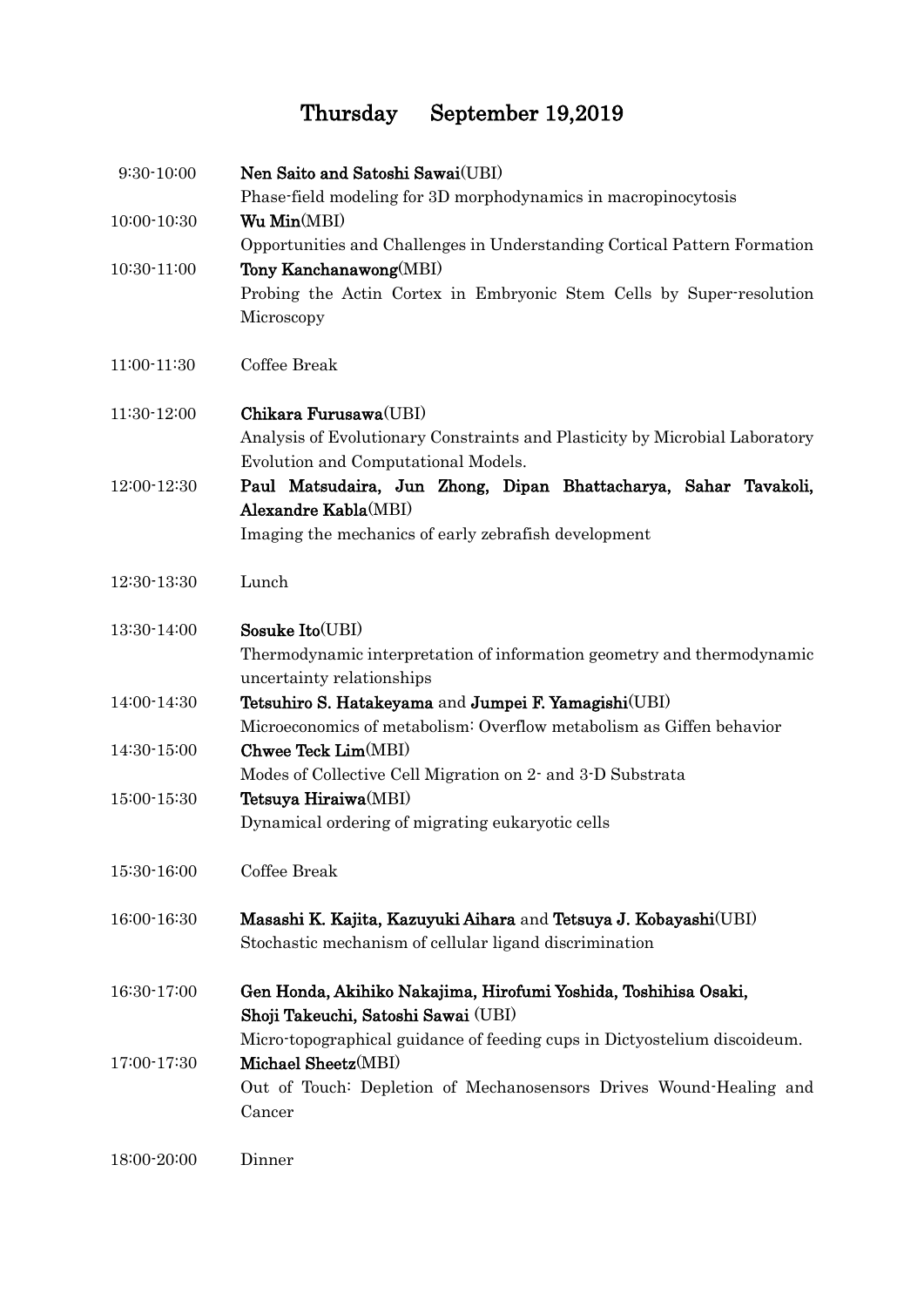# Friday September 20,2019

| $9:30-10:00$    | Taketoshi Kambara(RIKEN) and Yasushi Okada(UBI)                             |
|-----------------|-----------------------------------------------------------------------------|
|                 | Does giraffe kinesin move faster than mouse?                                |
| 10:00-10:30     | Alexander D. Bershadsky(MBI)                                                |
|                 | Global self-organization of the actomyosin cytoskeleton and emerging        |
|                 | left-right asymmetry                                                        |
| 10:30-11:00     | Motoshi Kaya, Yongtae Hwang and Hideo Higuchi(UBI)                          |
|                 | Reverse stroke of cardiac myosin revealed by single molecule microscopy is  |
|                 | essential for heart function.                                               |
| 11:00-11:30     | Coffee Break                                                                |
| 11:30-12:00     | Kazunari Mouri(RIKEN) and Yasushi Okada(UBI)                                |
|                 | Directional diffusion of axonal proteins captured by a confocal laser       |
|                 | scanning microscopy                                                         |
| 12:00-12:30     | Fumio Motegi(MBI)                                                           |
|                 | Symmetry breaking in C. elegans zygotes                                     |
| 12:30-14:30     | Lunch                                                                       |
| 14:30-15:00     | Toshinori Namba and Shuji Ishihara(UBI)                                     |
|                 | Essential role of cytoskeleton polarity to determine the direction of basal |
|                 | bodies in multi-ciliated cells                                              |
| 15:00-15:30     | Yusuke Toyama(MBI)                                                          |
|                 | Mechanical impact of apoptosis in tissue homeostasis                        |
| 15:30-16:00     | Coffee Break                                                                |
| 16:00-16:30     | Tetsuya J. Kobayashi, Kazumasa B. Kaneko, and Taishin Akiyama (UBI)         |
|                 | Quantitative Approaches for understanding homeostatic regulation of         |
|                 | population size and diversity of T cells in thymus                          |
| 16:30-17:00     | Kunihiko Kaneko(UBI)                                                        |
|                 | Homeorhesis revisited                                                       |
| $17:15 - 18:15$ | Lab Tour & Individual Discussion                                            |
| 18:30-20:30     | Dinner                                                                      |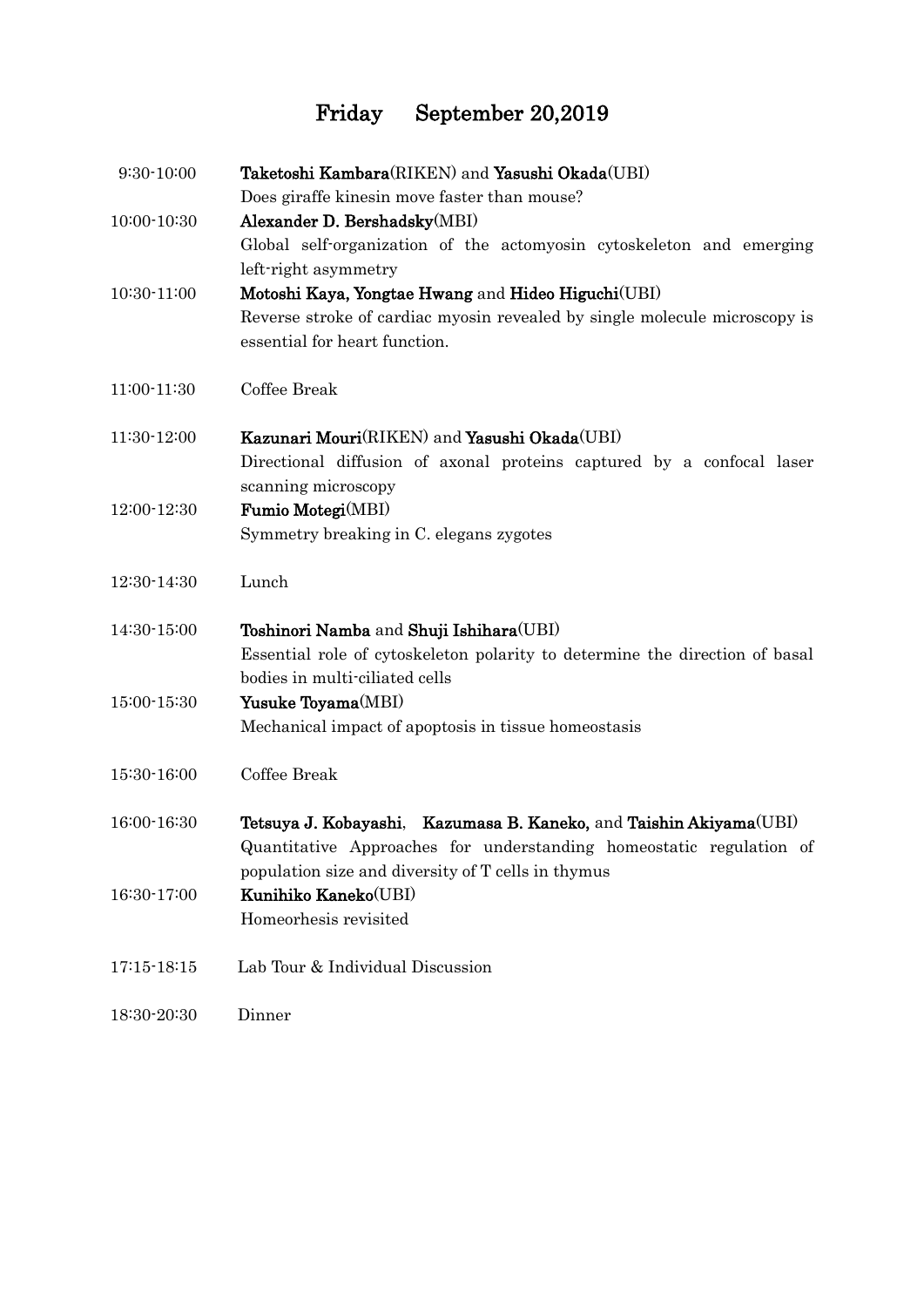#### **Phase-field modeling for 3D morphodynamics in macropinocytosis**

#### **Nen Saito# and Satoshi Sawai\***

# Graduate School of Science, University of Tokyo, Tokyo 113-0033, Japan.

\* Graduate School of Arts and Sciences, and Research Center for Complex Systems Biology, University of Tokyo, Meguro-ku, Tokyo 153-8902, Japan;

Ameboid cells, such as neutrophils, macrophages and Dictyostelium discoideum, show drastic deformation in cell shape, where sometimes topology of shape can change via endocytosis, exocytosis, fission and so on. Such deformation plays fundamental roles in many biological processes.

A remarkable example of such drastic deformation in morphology is macropinocytosis, which is actin-dependent endocytosis and defined as the non-specific uptake of the extracellular fluid droplet by internalization of plasma membrane. A variety of cell types shows this process to perform specific and distinct functions: Dictyostelium discoideum and tumor cells show constitutive macropinocytosis for uptake of nutrients from extracellular fluid, and immune cells use it to survey their external environment and capture antigens. Although many molecules that regulate macropinocytosis have been identified, how this large internalization is spatially and temporally regulated remains still unclear.

We introduce a mathematical model based on 3D phase-field method, which enables to simulate reaction-diffusion process on the membrane and large membrane deformation simultaneously. Using this method, we perform simulation for macropinocytosis. Simulation results indicate that simple chemical reactions lead to drastic membrane deformation, which results in an engulfment of extracellular fluid. This study provides a new insight for macropinocytosis as a self-organization phenomenon via feedback between drastic deformation of membrane and reaction-diffusion on it.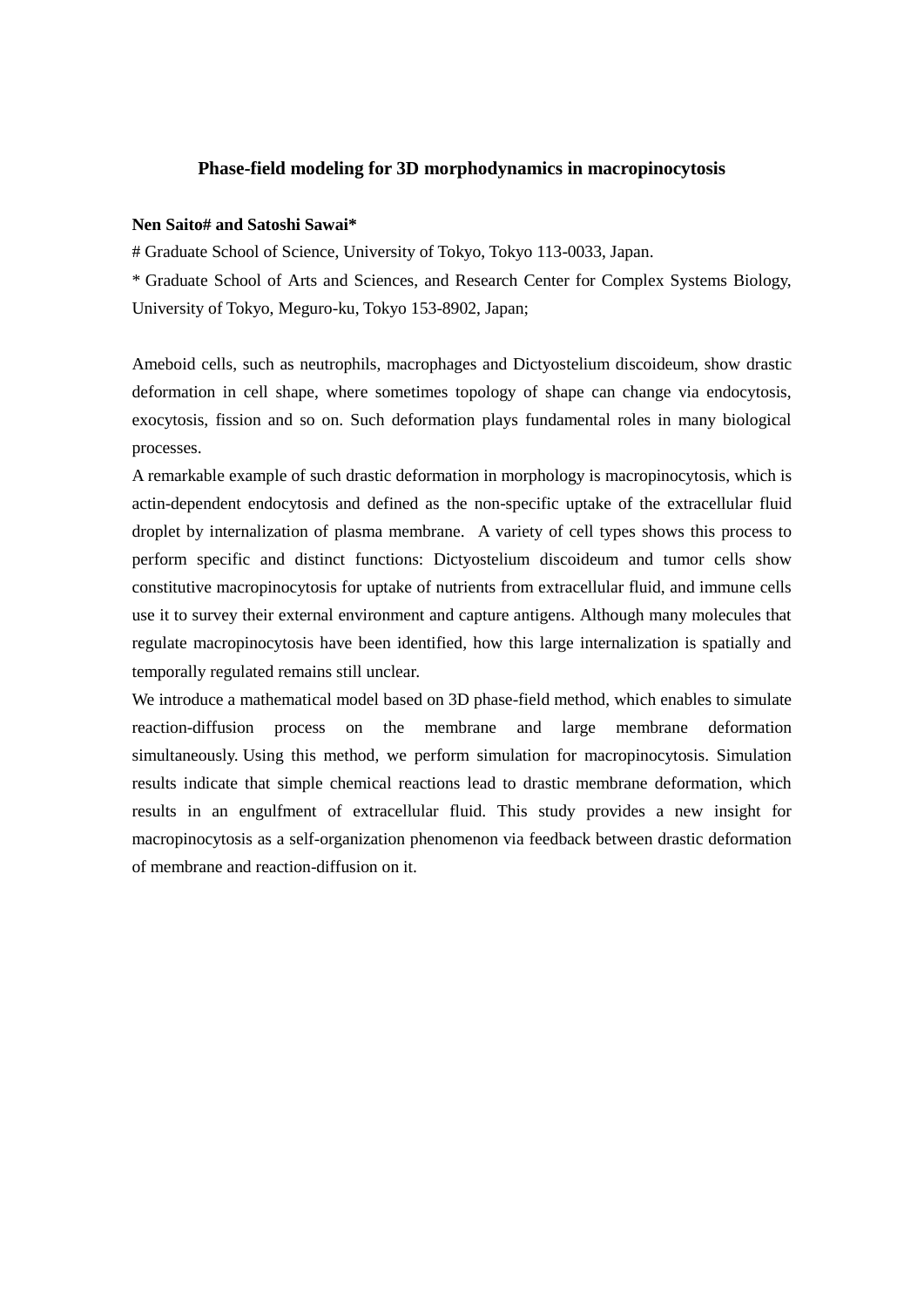#### **Opportunities and Challenges in Understanding Cortical Pattern Formation**

#### Wu Min

Mechanobiology Institute, National University of Singapore, Singapore

Periodic wave patterns are widely observed in oscillatory or excitable chemical systems and in multicellular systems such as cardiac tissue and slime molds. More recently, waves of cortical activity, linked to actin dynamics in many cases, have been documented in a variety of single-cell systems, including various immune cell types. The mechanisms of pattern formation and their biological significance remain largely unknown. We will discuss our recent results characterizing cortical waves of active Cdc42 and curvature-generating F-BAR proteins in mast cells. We are particularly interested in the interconversions between patterns and the possibility that patterns might encode spatial information in a context-dependent manner.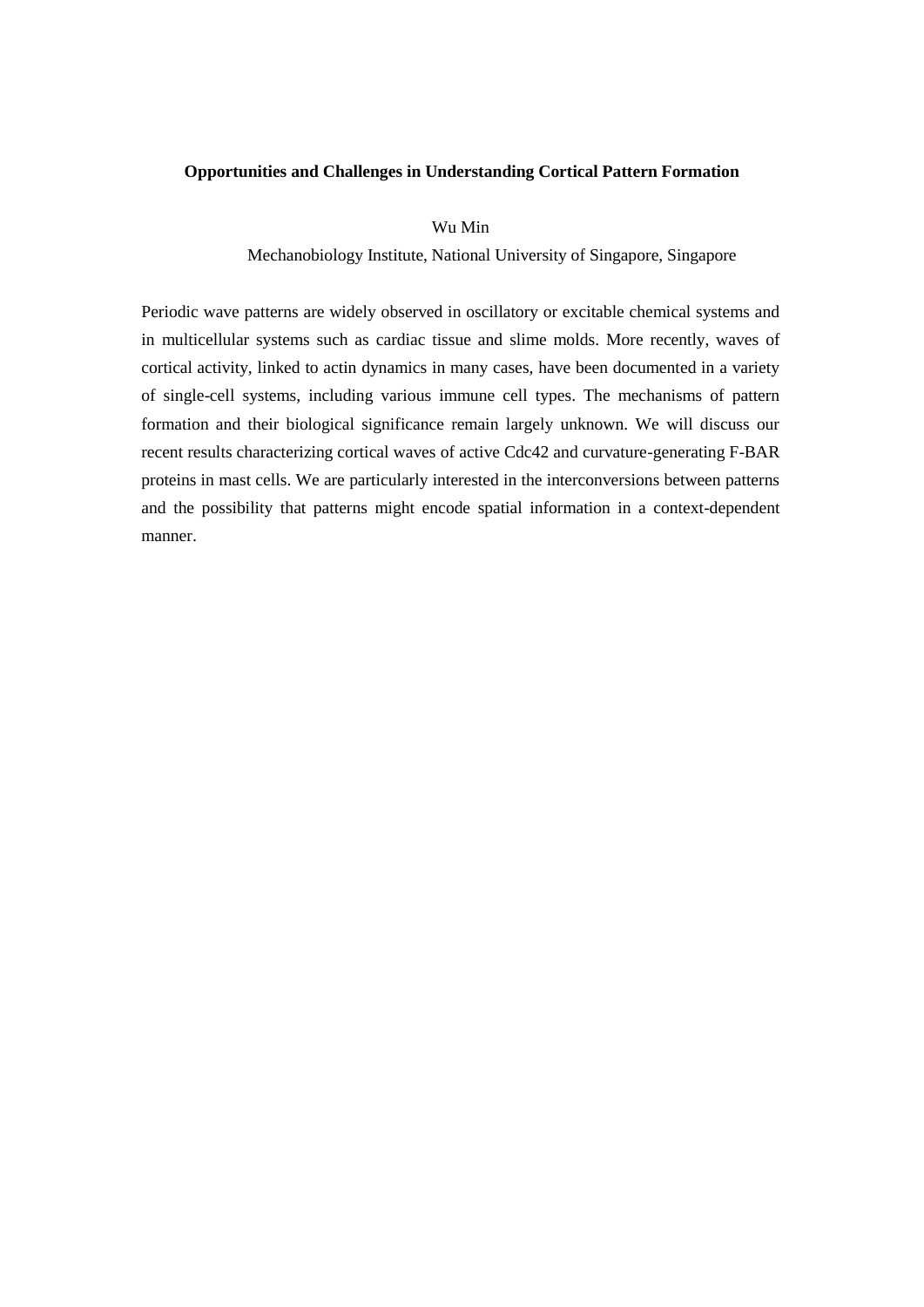### **Probing the Actin Cortex in Embryonic Stem Cells by Super-resolution Microscopy**

Tony Kanchanawong<sup>1,2</sup> <sup>1</sup>Mechanobiology Institute, National University of Singapore, Singapore <sup>2</sup>Department of Biomedical Engineering, National University of Singapore, Singapore

Although the cytomechanical properties of pluripotent stem cells are known to be drastically different from specialized tissue cells, the underlying structural basis has not been fully understood. Here we investigated the integrin-based focal adhesions (FAs) and cortical actin cytoskeleton in mESCs using super-resolution microscopy. We observed that mESC FAs exhibited a multi-layer nanoscale architecture comparable to FAs of differentiated cells, but that the mESC cortex adopted a remarkably sparse architecture that largely exclude myosin II. Combining structural and mechanical measurements with molecular perturbation, our results suggested that mutual competition between formins, Arp2/3, and actin capping protein, CapZ, governed cortical structure and mechanics, in part through transient aster-like intermediate structures. This generated low network density that physically excluded myosin II from the cortex. Our results suggest that the distinctive actin cytoskeletal organization in mESCs may significantly contribute to their unusual cell mechanical properties.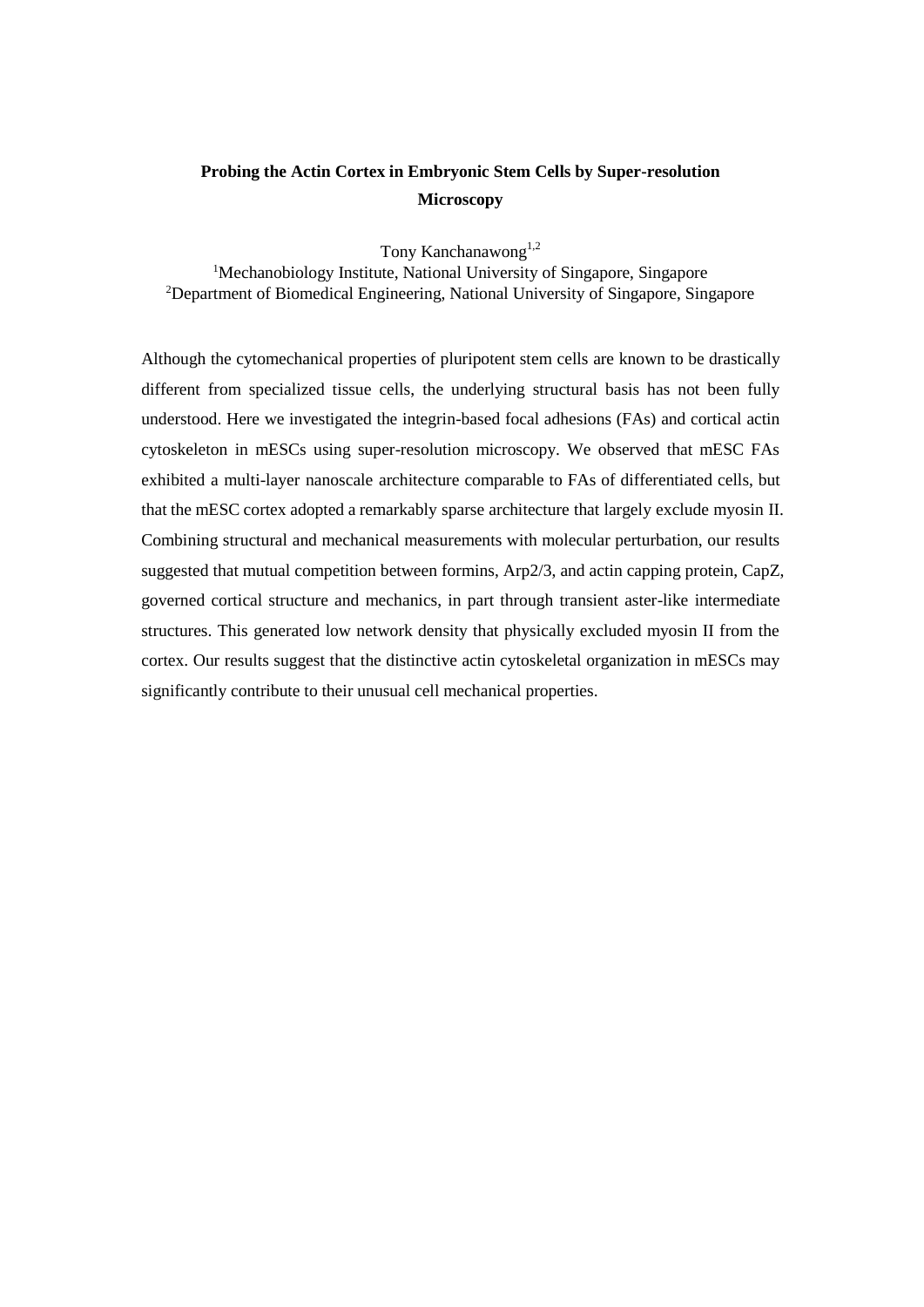### **Analysis of Evolutionary Constraints and Plasticity by Microbial Laboratory Evolution and Computational Models**

#### **Chikara Furusawa#\***

#Center for Biosystems Dynamics Research, RIKEN, Osaka 565-0874, Japan \*Universal Biology Institute, Graduate School of Science, University of Tokyo, Tokyo 113-0033, Japan.

Biological systems change their state to evolve and adapt to changes in environmental conditions. Despite the recognized importance of characterizing the biological capacity to adapt and evolve, studies on biological evolvability and plasticity have remained at a qualitative level. To unveil how the course of evolution is constrained in high-dimensional phenotype and genotype spaces, we performed laboratory evolution under various (more than 100) stress environments, and changes in phenotypes and genome sequence were analyzed [1,2]. The results of these comprehensive analyses demonstrated that the expression changes were restricted to low-dimensional dynamics, while diverse genomic changes can contribute to similar phenotypic changes. Furthermore, to analyze the nature of evolutionary constraint, we performed computer simulations of adaptive evolution using simple cell models. Again, we found that cellular state changes in adaptation and evolution are generally restricted to low-dimensional dynamics. In this simulated dynamics of adaptive evolution, logarithmic changes in expression are shown to be proportional across all genes, with the proportionality coefficient given by the change in the growth rate of the cell, which was consistent with the experimental data [3,4]. Based on these results, we will discuss the nature of phenotypic plasticity and constraint in bacterial evolution, and possible strategies to predict and control the evolutionary dynamics.

References:

- [1] S. Suzuki, T. Horinouchi, and C. Furusawa, *Nature Comm.*, 5:5792 (2014)
- [2] T. Maeda et al, in preparation
- [3] K. Kaneko, C. Furusawa, and T. Yomo, *Phys. Rev. X*, 5(1), 011014 (2015)
- [4] C. Furusawa and K. Kaneko, *Phys. Rev. E*, 97(4-1):042410 (2018)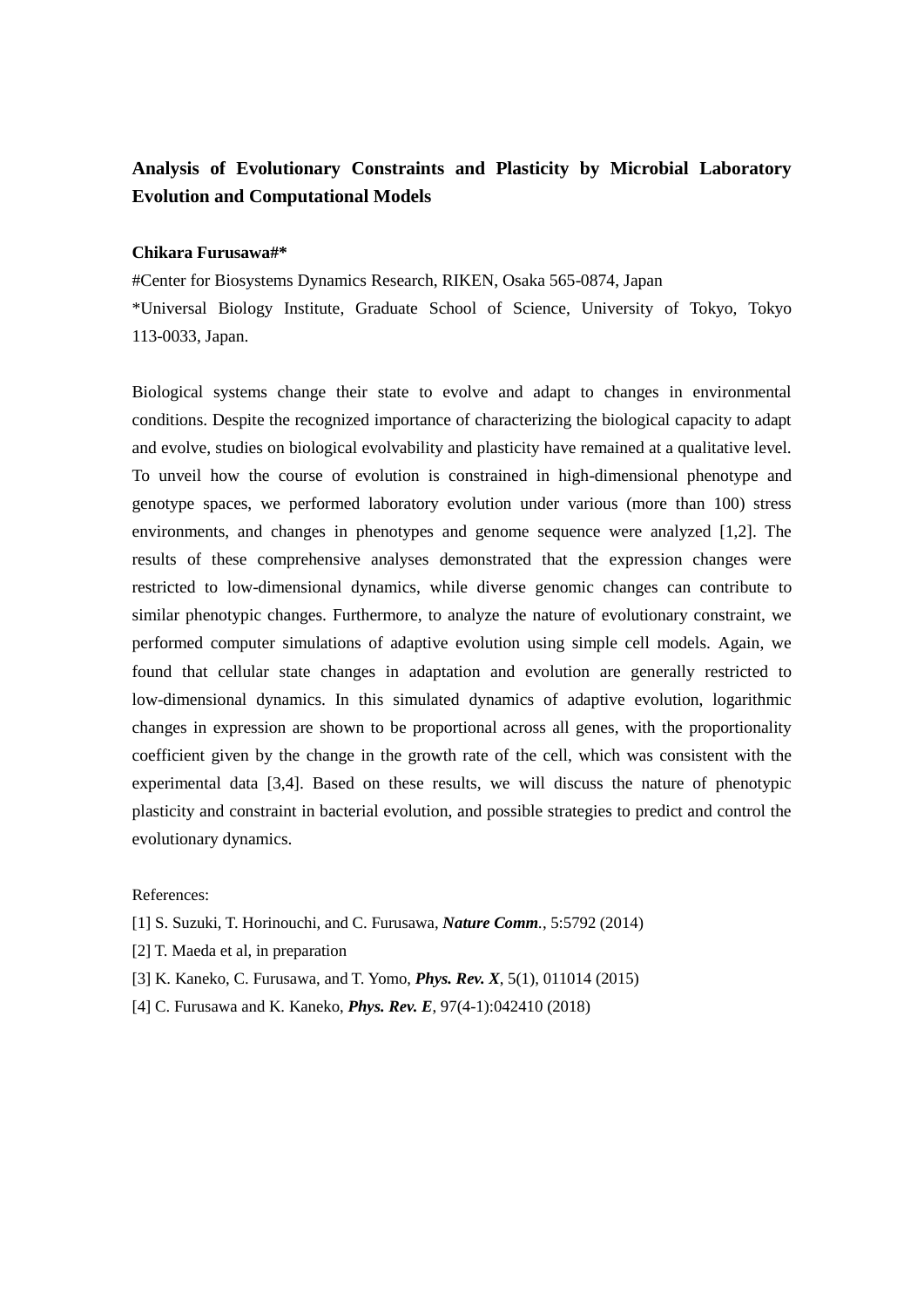#### **Imaging the mechanics of early zebrafish development**

Paul Matsudaira<sup>1,</sup> Jun Zhong<sup>1</sup>, Dipan Bhattacharya<sup>1,3</sup>, Sahar Tavakoli<sup>1,4</sup>, Alexandre  $K$ ahla  $^2$ 

<sup>1</sup>MechanoBiology Institute, Centre for BioImaging Sciences, Department of Biological Sciences, National University of Singapore, Singapore <sup>2</sup>Department of Engineering, Cambridge University, Cambridge, UK <sup>3</sup>Institute FIRC of Molecular Oncology (IFOM), Milan 20139, Italy <sup>4</sup>Harvard University, Department of Stem Cell and Regenerative Biology, Harvard University, Cambridge 02138, USA

The major morphogenetic movement during gastrulation is convergence and extension when the spherical symmetry of the blastula is transformed into the bilateral symmetry of the adult body plan. Gastrulation is powered by the motility, reordering, and shape changes of individual embryonic cells under the guidance of chemical morphogen gradients. The motility of individual cells is mechanically translated into motions of the embryonic tissues over the entire dorsal and ventral hemispheres. We have mapped the mechanical coupling over the surface of the zebrafish embryo during gastrulation from changes in cell density. The resulting strain maps identify the mechanical signatures of compression when cells converge to the dorsal midline, expansion when cells extend to form the head and tail structures, and compression during somite formation. Interestingly, the two step linear motions of convergence and extension can be more simply represented by strain as curl or rotation of the dorsal and ventral hemispheres. What else can be learned from mechanical maps? The strain maps also indicate stationary points and saddle points which are coincident with key morphological locations on the embryo surface such as the dorsal organizer and morphogen gradient source and sinks. This correspondence with the positions of developmentally important regions of the embryo highlights a possible significance between developmental, mechanical, and mathematical features.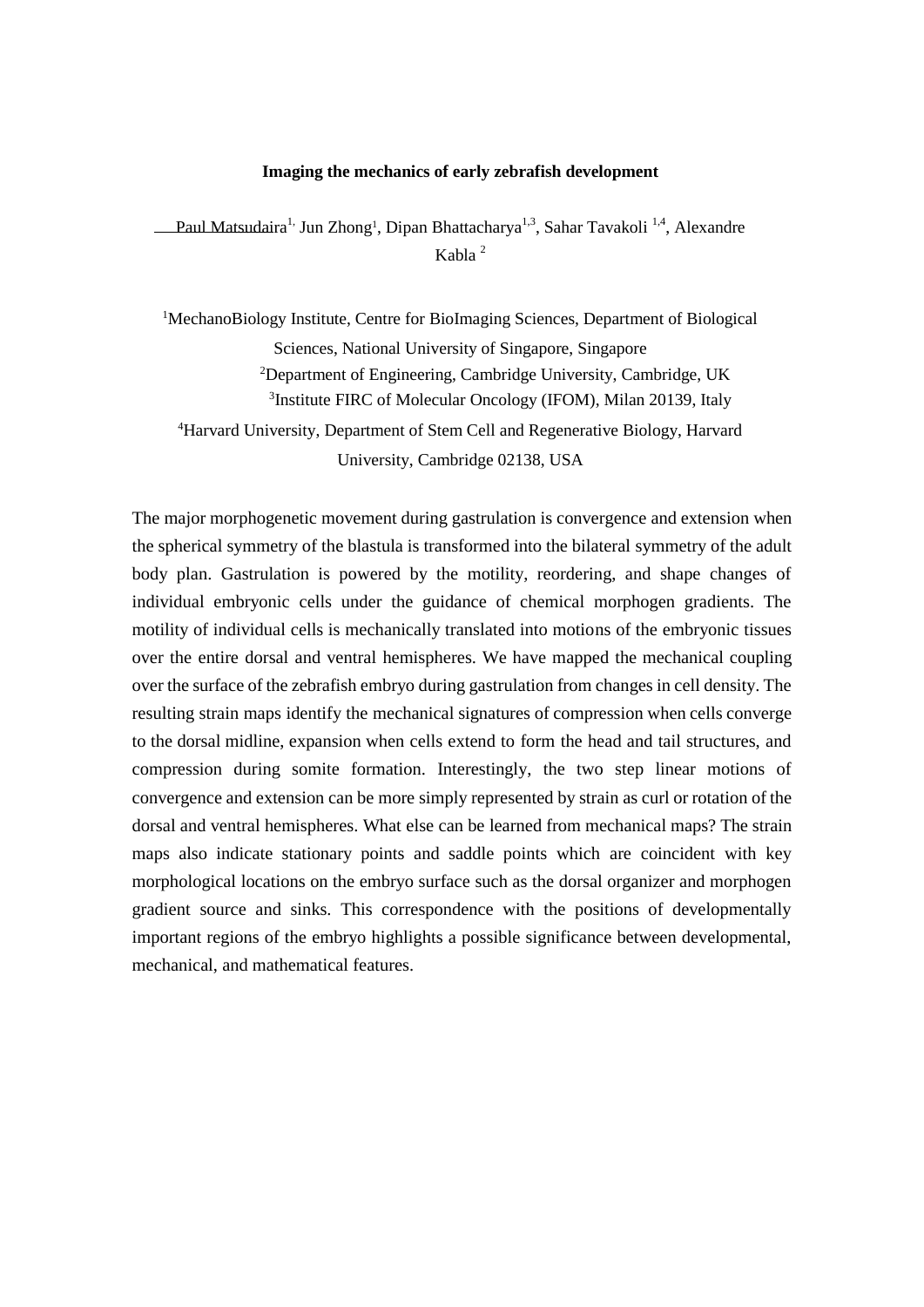### **Thermodynamic interpretation of information geometry and thermodynamic uncertainty relationships**

#### **Sosuke Ito**

Universal biology institute, The University of Tokyo, Tokyo 113-0033, Japan

Biochemical reaction in a cell is stochastic, and it requires the thermodynamic cost. To understand information transmission of biological systems, the thermodynamic cost of a non-stationary transition from one chemical distribution to another is a fundamental topic. For stochastic dynamics described by the master equation, we consider stochastic thermodynamics to discuss the thermodynamic cost. However the thermodynamic cost can be calculated if we have the model of biochemical reaction, the universal law of information transmission and the thermodynamic cost has been elusive.

In quantum mechanics, the universal law of information transmission has been discussed in the context of the uncertainty relationship. For example, the quantum speed limit, that is the uncertainty relationship between time and energy, has been widely discussed as an energetic bound of a transition time from one quantum state to another. In our study, we obtain a kind of thermodynamic speed limits for classical biochemical reaction described by the master equation [1,2]. To consider the set of probability distribution well known as the statistical manifold in information geometry, we derive a thermodynamic speed limit geometrically. This derivation is based on an analogy of the quantum speed limit for the quantum information geometry, then our result is a classical counterpart of the uncertainty relationship for the master equation. Our result implies a trade-off relationship between speed and the thermodynamic cost; The faster speed of a transition is, the more thermodynamic cost is needed.

We numerically illustrate our speed limits for a model of enzyme reaction.

[1] Sosuke Ito, Stochastic Thermodynamic Interpretation of Information Geometry, Physical review letters, **121**, 030605 (2018).

[2] Sosuke Ito, Andreas Dechant, Stochastic time-evolution, information geometry and the Cramer-Rao Bound, arXiv preprint arXiv:1810.06832 (2018).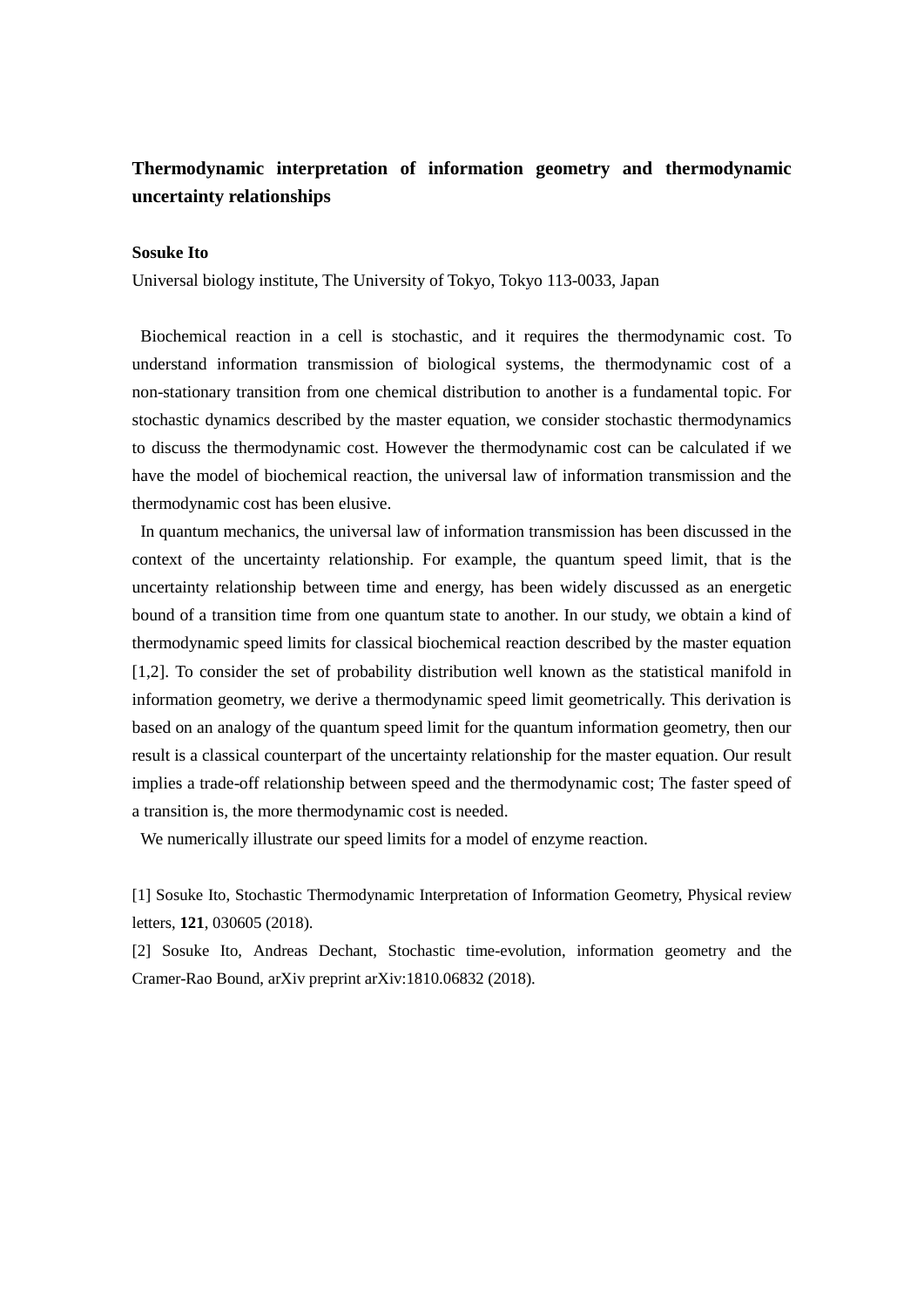#### **Microeconomics of metabolism: Overflow metabolism as Giffen behavior**

#### **Tetsuhiro S. Hatakeyama and Jumpei F. Yamagishi**

Department of Basic Science, Graduate School of Arts and Sciences, The University of Tokyo, 3-8-1 Komaba, Meguro-ku, Tokyo 153-8902, Japan

Evolution optimizes the fitness of living beings through natural selection. In particular, intracellular metabolic systems are rationally regulated to maximize the cellular growth rate. Correspondingly, the field of microeconomics investigates the behavior of individuals assumed to act rationally to maximize their utility. Since both are based on optimization, microeconomics can be applied to analyze the metabolic strategies of cells. Towards this end, we developed a microeconomics-based theory of cellular metabolism by precisely mapping the regulation of metabolic systems onto the theory of consumer choice in microeconomics. As a representative example, we focus on overflow metabolism, a seemingly wasteful strategy in which cells utilize fermentation instead of the more energetically efficient respiration (so-called Warburg effect in cancer). We formulate overflow metabolism as an optimization problem of the allocation of carbon fluxes under the guidance of microeconomic theory. Accordingly, we demonstrate that overflow metabolism corresponds to Giffen behavior in economics, the strange consumer behavior by which greater amounts of goods are consumed as their price increases. We reveal the general conditions required for both overflow metabolism and Giffen goods: trade-off and complementarity, i.e., the impossibility of substitution for different goods, among multiple objectives. Based on correspondence with Giffen behavior, a counterintuitive response of metabolism against the leakage and degradation of intermediate metabolites, which corresponds to the change in the price of a consumer good, is predicted. Overall, this demonstration highlights that application of microeconomics to metabolic systems will offer new predictions and potentially new paradigms for both biology and economics.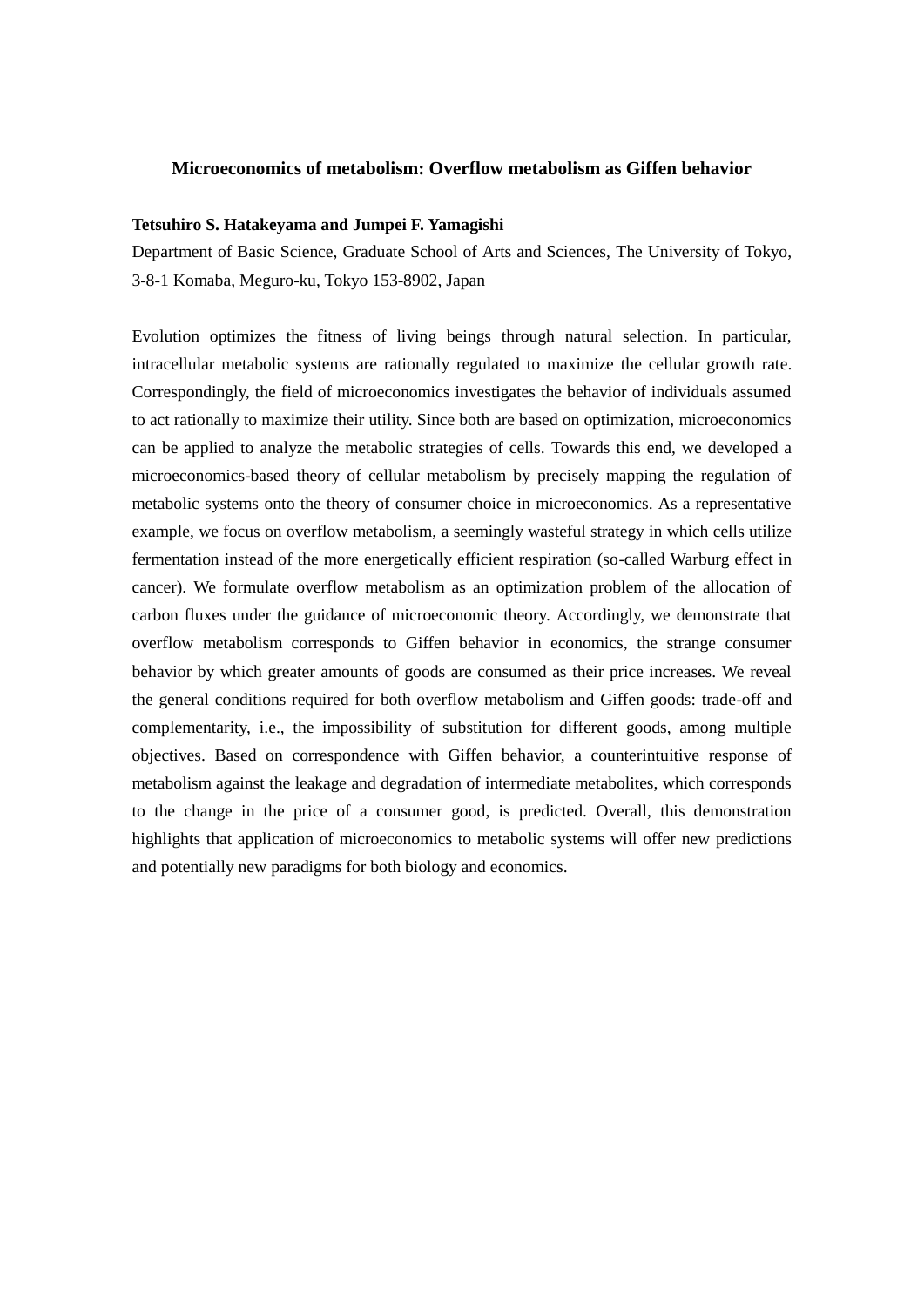#### **Modes of Collective Cell Migration on 2- and 3-D Substrata**

Chwee Teck Lim

Mechanobiology Institute, Department of Biomedical Engineering, Institute for Health Innovation & Technology (iHealthtech) National University of Singapore, Singapore

Cells migrating in sheets or large cohorts tend to behave very differently from cells migrating individually, especially under geometrical or physical constraints and on 2 and 3D substrata. Such distinctive behavior of cells migrating in a collective manner underlies several important biological processes such as wound closure, maintenance of intestinal epithelium, developmental processes and even cancer metastasis. As such, they can also provide important insights towards better tissue repair and regenerative medicine. Here, we characterized the kinematic behavior of epithelial cell cohorts migrating under well defined geometrical constraints and physical confinements such as on a 2D narrow strips and within 3D microtubes and domes.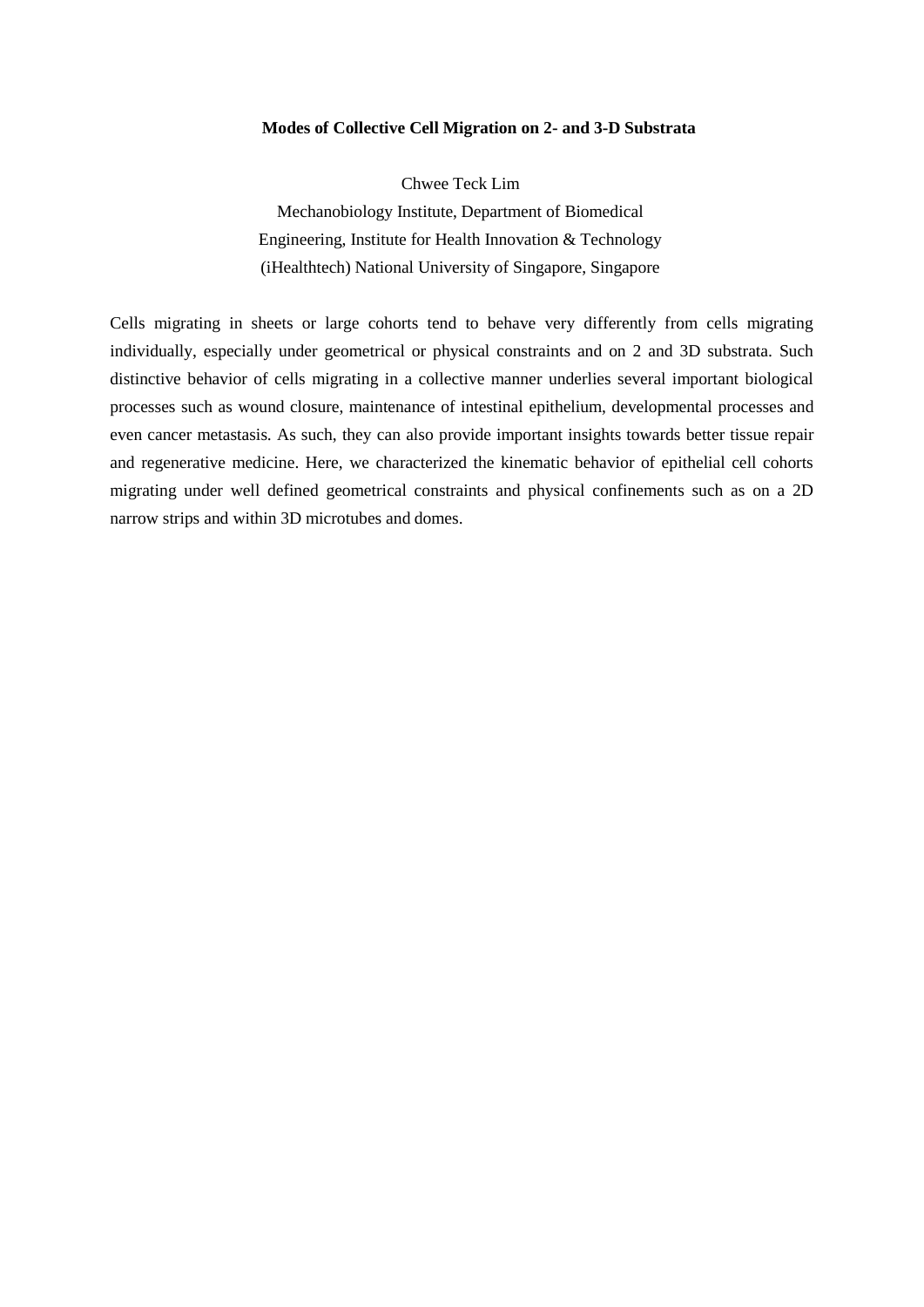#### **Dynamical ordering of migrating eukaryotic cells**

#### Tetsuya Hiraiwa

#### Mechanobiology Institute, National University of Singapore, Singapore

Migration is a ubiquitous kind of eukaryotic cell motility. Some cells migrate around on the substrate or extracellular matrix according to intracellular signals that localize at their front or back. Such localization occurs even without extracellular cues. In light of this, we established a theoretical model for single eukaryotic cell migration with such intrinsic polarity [1], and are recently also trying to apply the model to the multicellular behavior when the cells are communicating with each other[2].

In this presentation, I will share the results of our numerical model simulations for the multicellular case with various types of cell-cell communications. I would like to explain firstly various dynamical ordering found in numerical simulation in the presence of contact following of locomotion, where the backside cell follows the forward but not the other way around. I will compare some of the results with observation of the social cellular slime mold, Dictyosteloum discoideum [3]. I also plan to explain our finding that, incorporating the contact inhibition of locomotion into the model with volume exclusion, collective directional migration occurs without any explicit alignment interaction [2]. If time permits, the results for the mutual attacking case, where two colliding cells try to reorient their polarities to each other, which we found leads to cell clusters, will be also explained.

#### Reference:

- [1] T. Hiraiwa, A. Nagamatsu, N. Akuzawa, M. Nishikawa, T. Shibata, Physical Biology 11, 056002 (2014). [2] T. Hiraiwa, Phys. Rev. E 99, 012614 (2019).
- [3] M. Hayakawa, T. Hiraiwa, Y. Wada, H. Kuwayama and T. Shibata, In preparation.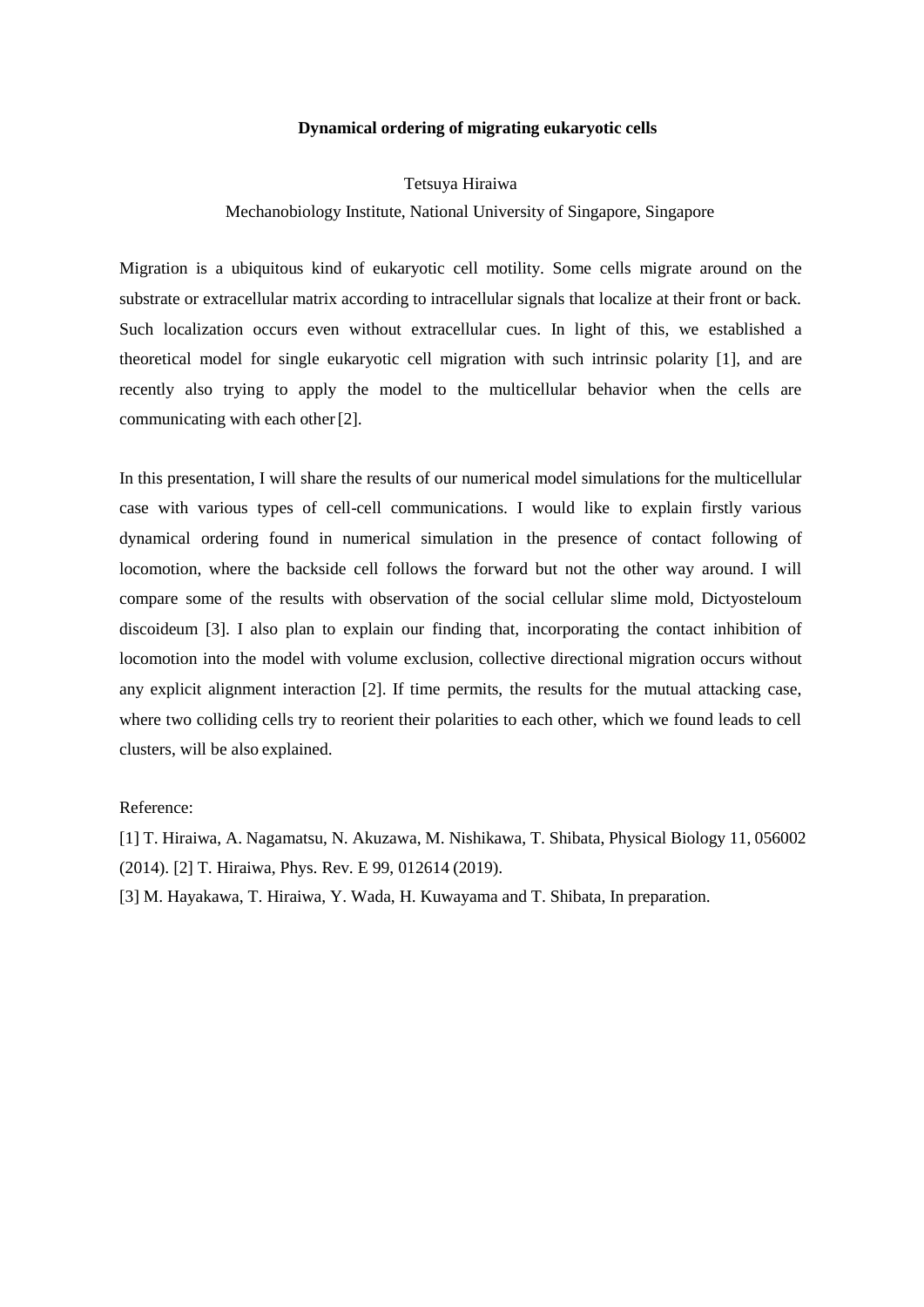#### **Stochastic mechanism of cellular ligand discrimination**

#### **Masashi K. Kajita #, Kazuyuki Aihara #\* and Tetsuya J. Kobayashi #**

#Institute of Industrial Science, The University of Tokyo, Tokyo 153-8505, Japan. \*International Research Center for Neurointelligence (WPI-IRCN), The University of Tokyo Institutes for Advanced Study, The University of Tokyo, Tokyo, 113-0033, Japan

Intercellular reactions are inherently stochastic. Nevertheless, cells can precisely respond to environmental signals by sensing their target signaling molecules among the other non-target ones. In the environment, structurally similar non-target molecules are ubiquitous, and the non-targets may also hamper appropriate reactions to transmit environmental signal by non-specific interactions with receptors. The problem still remains unsolved is how cells can mitigate the crosstalk by distinguishing the targets from structurally similar non-targets even using such a stochastic system. In this talk, we introduce a stochastic chemical reaction network motivated by a recently observed receptor clustering with single-cell imaging techniques. Through this model, we provide an explanation about a possible function of the biological system from the viewpoint of a biophysical error correction mechanism.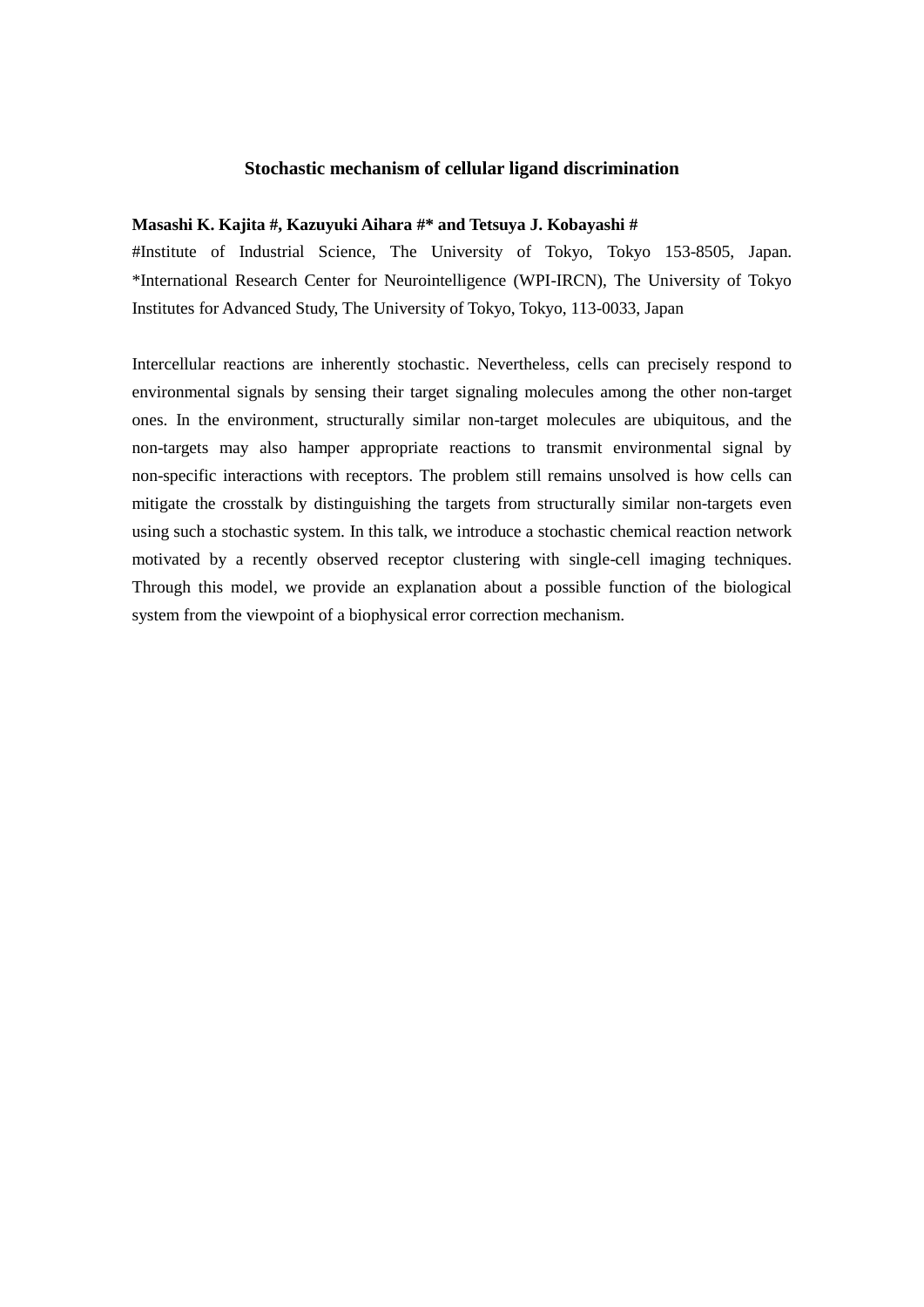#### **Micro-topographical guidance of feeding cups in** *Dictyostelium discoideum***.**

### ○**Gen Honda<sup>1</sup> , Akihiko Nakajima<sup>1</sup> , Hirofumi Yoshida<sup>2</sup> , Toshihisa Osaki<sup>2</sup> , Shoji Takeuchi<sup>2</sup> , Satoshi Sawai1, 3**

<sup>1</sup>Department of Basic Science, Graduate School of Arts and Sciences, University of Tokyo <sup>2</sup>Institute of Industrial Science, University of Tokyo

<sup>3</sup>Research Center for Complex Systems Biology, Universal Biology Institute, University of Tokyo

Large-scale membrane evagination of micrometer scale takes place during particle and fluid uptake. Patches of dendritic F-actin with locally activated Ras, PIP3 and SCAR/WAVE complex appear at the initial stage of the feeding cup formation. In case of phagocytosis, these membrane patches must be positioned and extended along the particle surface to support accurate engulfment. Since efficiency of the engulfment is known to depend on the particle size and shape, the cup formation and extension must be subject to surface geometry. Due to experimental limitation in controlling particle shape variation and the alignment between the cell and the particle orientation, exact parameters that guide membrane protrusion in this process remains unclear. Here, by taking advantage of the actin patches that appear on the ventral side of *Dictyostelium* which permits live-imaging approach combined with substrate micropatterning experimentation, we demonstrate that *de novo* nucleation of ventral patches is topography-dependent and occurs predominantly at the micrometer-scale ridge. Once initiated, the patches were attracted to positively curved surface and conversely excluded from negatively curved surface. In accordance with these properties, we observed that patches propagated along the edge of microstructures, and often gave rise to directed cell migration. The occurrence of patches and the accompanying cell displacement required appropriate strength of cell-substrate adhesion and was PI3K-dependent. Moreover, we found that the topography-directed process and chemotaxis to extracellular cAMP was mutually exclusive. These results suggest that the direction to which the membrane is protruded during the initial stage of phagocytic/macropinocytic cup formation is dictated by micrometer-scale topography of the substrate surface and that it can drive contact-guided cell migration, independent of chemotaxis.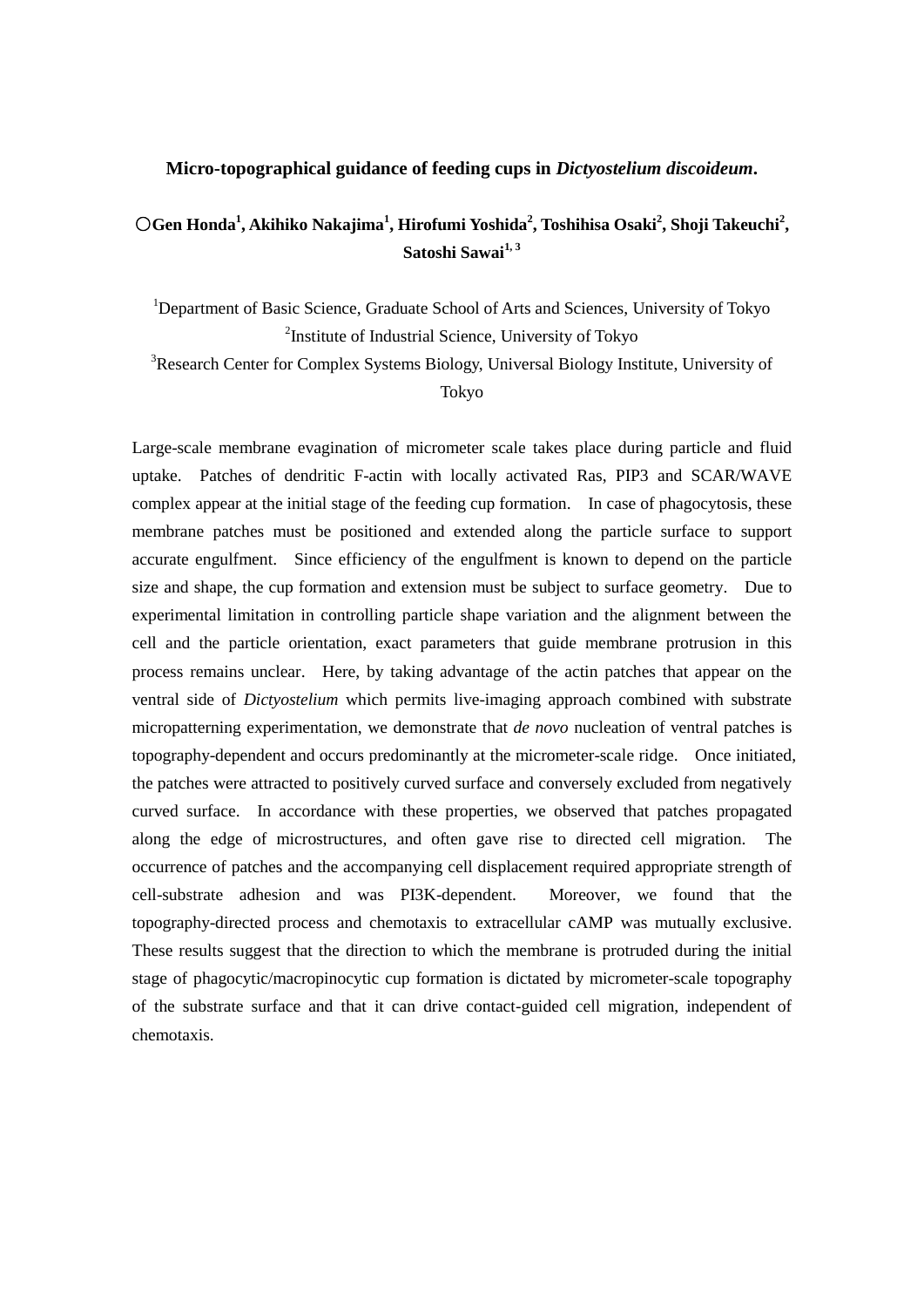#### **Out of Touch: Depletion of Mechanosensors Drives Wound-Healing and Cancer**

Michael Sheetz<sup>1, 2</sup>

<sup>1</sup>Mechanobiology Institute of Singapore, National University of Singapore, Singapore <sup>2</sup>Biochemistry and Molecular Biology University of Texas Medical Branch, Galveston, Texas,

USA

Since repeated tissue damage correlates with increased risk of cancer, there could be a correlation between tissue regeneration and cancer in that both involve growth in adult tissues. Indeed microRNA-21 levels are upregulated in both tissue regeneration and cancer. miRNA-21 causes depletion of several proteins but particularly, tropomyosin (Tpm) 2.1 depletion blocks rigidity sensing and causes growth<sub>p</sub>on soft surfaces. In over forty cancer cell lines tested, at least 75% were missing major components of the rigidity sensing complex (about 60% had low Tpm 2.1). The rigidity sensing complex (about 2 m in length) contracts matrix adhesions by  $\sim$ 100nm; and if the force generated is greater than ~25 pN, then adhesions are reinforced and cells can grow (Wolfenson et al., 2016. Nat Cell Bio. 18:33). However, if the surface is soft and matrix force low, then the rigidity sensor in normal cells causes apoptosis by DAPK1 activation (Qin et al., 2018 BioRxiv. 320739). Transformed cancer cells lack rigidity-sensing contractions and grow on soft surfaces. Restoration of rigidity sensing in cancer cells by normalizing cytoskeletal protein levels (most often by restoring Tpm 2.1 levels) restores rigidity-dependent growth (Yang, B. et al., 2018 Nature Mat. In Press). Surprisingly, we find that cyclic mechanical stretch of transformed cancer cells activates apoptosis through calpain-dependent apoptosis. Restoring rigidity sensing in transformed cancer cells blocked stretch-induced apoptosis and caused rigidity-dependent growth (Tijore et al., 2018 BioRxiv. 491746). Conversely, normal cells become stretch-sensitive for apoptosis after transformation by depleting rigidity sensors through Tpm2.1 kockdown or knockdown of other tumor suppressor proteins needed for rigidity sensing . Thus, it seems that stretch sensitivity is a weakness of many cancer cell lines and this is related to the transformed cell state and not to the tissue type or other factors. Depletion of the rigidity sensor to allow regenerative growth is found in the great majority of cancer cells and results in transformed growth. Tumor growth involves many different aspects such as telomere elongation or changes in metabolism but transformation appears necessary.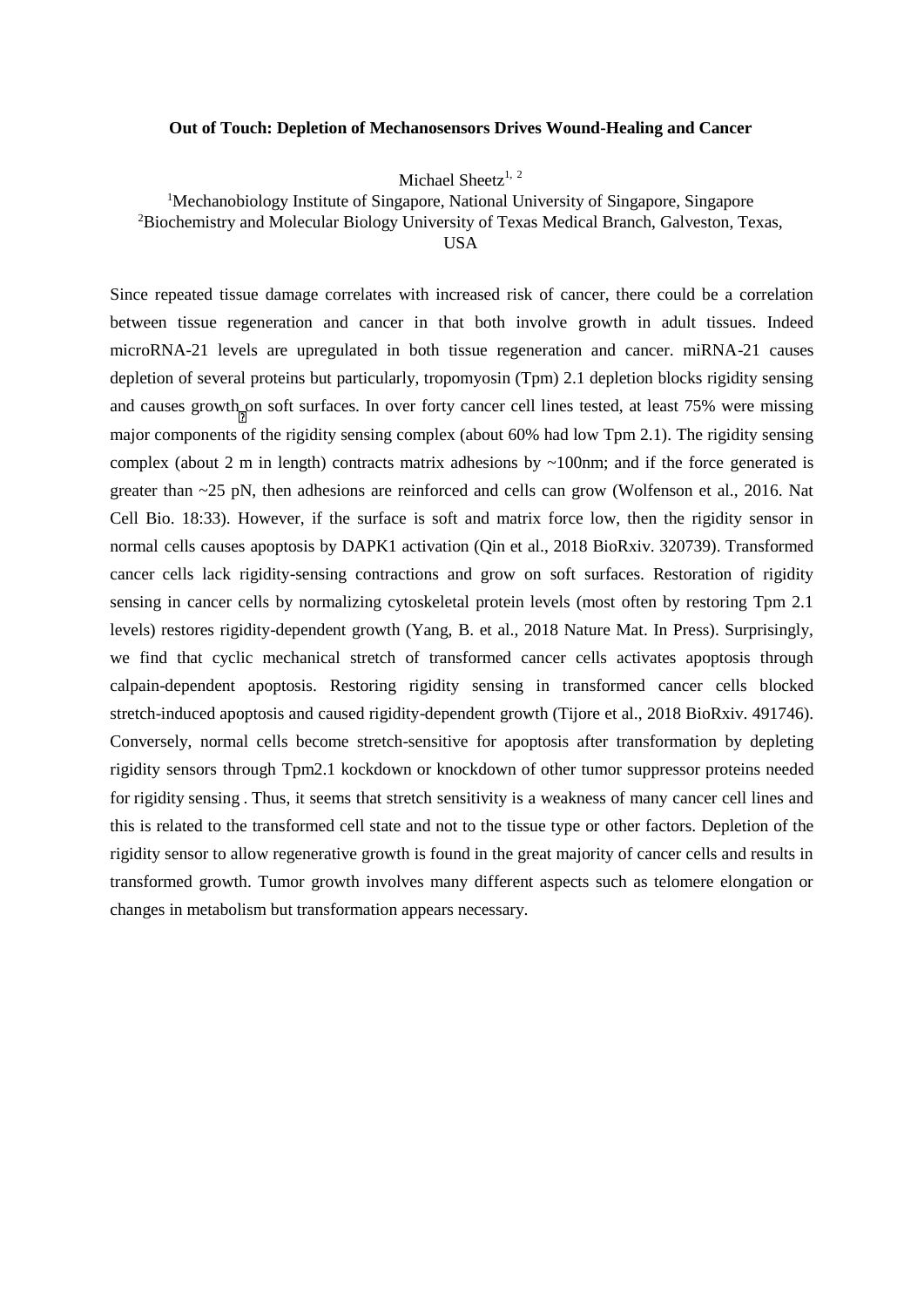#### **Does giraffe kinesin move faster than mouse?**

#### **Taketoshi Kambara#, and Yasushi Okada#\***

#Laboratory for Cell polarity Regulation, Center for Biosystems Dynamics Research, RIKEN, Osaka 565-0874, Japan. \*Department of Physics, Graduate School of Science, University of Tokyo, Tokyo 113-0033, Japan.

Axonal transport has been demonstrated to be essential for various neuronal functions including neurite formation and extension, synaptic functions and survival. Many neurodegenerative diseases are known to be caused by the mutations in the genes related to this transport system. For example, various point mutations in the motor domain of KIF5A, a vertebrate specific neuronal isoform of kinesin-1, is known to be causative for an autosomal dominant form (SCG10) of hereditary spastic paraplegia (HSP), which mainly affects the distal part of the long motor tracts in the spinal cord. Most of the HSP mutations partially impairs the motor activity of KIF5A. Its velocity is reduced by 25-75% of the wild type. Considering that the mutated proteins are expressed at the similar amount to the wild type proteins, the transport would be only slightly slower in the heterozygous patients' neurons. That would explain why neurons with longest axons are affected. If fast velocity is important for the survival of neurons with long axons, large animals with longer axons than human would require faster kinesin. Here, we addressed a simple question. Does kinesin of giraffe move faster than that of small animals such as mice? The motility of recombinant giraffe KIF5A (GcKIF5A) was compared with mouse KIF5A (MmKIF5A) both in vitro and in cellulo. GcKIF5A moved about 25 % faster than MmKIF5A on purified neuronal microtubules in vitro and in axon, but similar velocity with MmKIF5A in dendrites and non-neuronal cells. Interestingly, specific amino acid substitutions found in the motor domain of GcKIF5a were conserved only on burmese python KIF5a (PbKIF5a) among 150 species analyzed, and PbKIF5a moved significantly faster than MmKIF5a on purified neuronal microtubules in vitro. These results suggest that KIF5a of large animals with longer axons might have adapted for the longer axonal transport.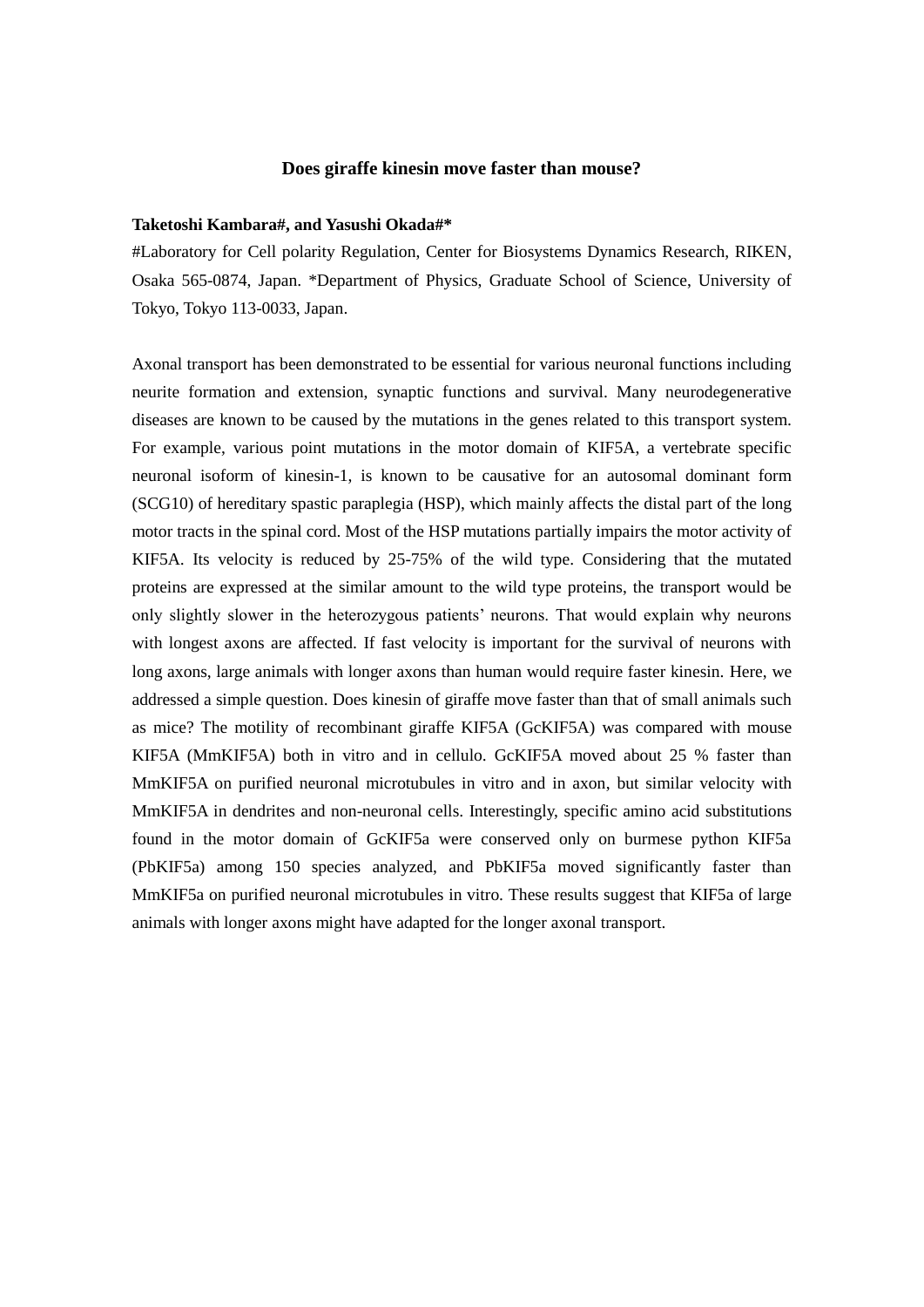### **Global self-organization of the actomyosin cytoskeleton and emerging left-right asymmetry**

Alexander D. Bershadsky $^{1,2}$ <sup>1</sup>Mechanobiology Institute, National University of Singapore, Singapore <sup>2</sup>Department of Molecular Cell Biology, Weizmann Institute of Science, Israel

Processes of self-organization of the actin filament bundles (actin fibers) in cells are not sufficiently understood. Here, we discuss two group of mechanisms underlying such self-organization: (i) assembly and periodic ordering of myosin IIA filaments, determining formation of actin fiber arrays, cell contractility and adhesion, and (ii) chiral actin cytoskeleton swirling responsible for emerging left- right asymmetry.

Super-resolution imaging of myosin IIA filaments using structured illumination microscopy (SIM) revealed a number of local and global factors (often operating via Rho-ROCK-signaling axis), which regulate filament assembly and mutual organization. Degree of the myosin IIA filament ordering is also regulated by other actin-associated proteins, such as tropomyosins and alpha-actinins. Traction forces developed by cells inversely correlate with the myosin IIA filament ordering. Myosin IIA -driven remodeling of the actin cytoskeleton affects the integrin-mediated cell matrix interaction, promoting assembly of focal adhesions and eliminating the podosome-type adhesions.

Chiral swirling of the actin cytoskeleton, observed in individual cells confined to isotropic circular adhesive islands, is found to be driven by interactions between two types of actin fibers: radial, growing from focal adhesions, and transverse, enriched in myosin IIA and moving centripetally through the lamella. While myosin IIA-dependent centripetal flow provides a driving force for swirling, the chirality is determined by asymmetric tilting of the radial fibers. Such tilting critically depends on formin mDia1 and is regulated by other proteins controlling actin polymerization (profilin-1) and cross- linking (alpha-actinins 1 and 4). We showed that genetic and pharmacological perturbations that reverse or inhibit the actin cytoskeleton chirality in individual cells similarly affect the chiral alignment in groups of  $\sim$ 100 cells confined to rectangular adhesive substrate. Thus, actin cytoskeleton chirality can potentially underlie the asymmetric morphogenesis in cell groups and therefore could determine the left-right asymmetry of tissues and embryos.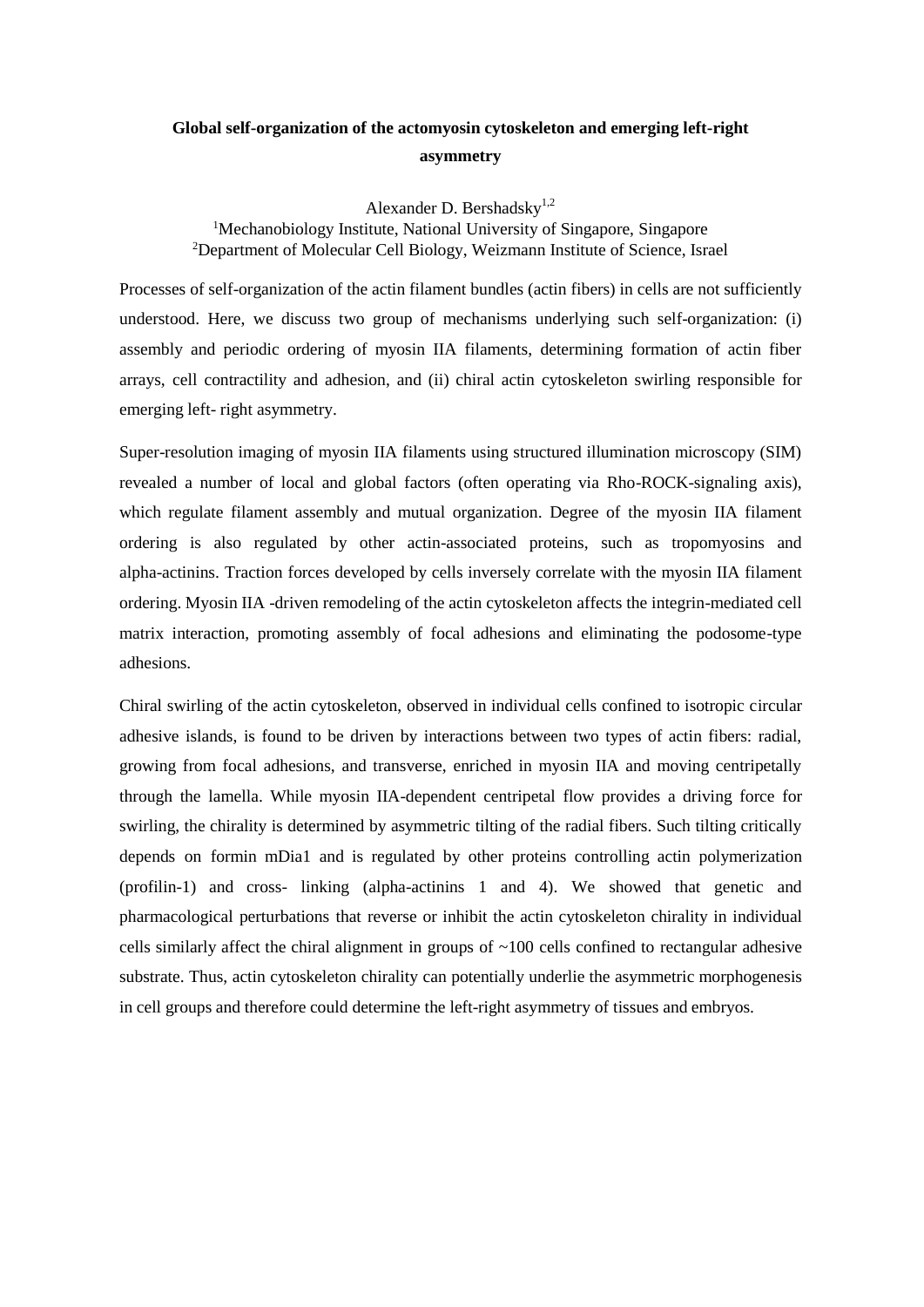### **Reverse stroke of cardiac myosin revealed by single molecule microscopy is essential for heart function.**

#### **Motoshi Kaya, Yongtae Hwang and Hideo Higuchi**

Department of Physics, Graduate School of Science, University of Tokyo, Tokyo 113-0033, Japan.

In order to elucidate the molecular mechanism of how dynamics of cardiac myosins contribute to heart function, we measured forces of synthetic β-cardiac myosin filaments using optical tweezers and revealed stepwise displacements of actin filaments driven by myosins under a wide range of loads. The stepping ratio, which is the ratio of the numbers of forward steps relative to backward steps, under unloaded conditions decreased with increasing ATP concentrations. Compared with skeletal myosin, the stepping ratio of cardiac myosin is much lower than that of skeletal myosin, indicating cardiac myosin shows frequent backward steps. Meanwhile, the peak forces generated by cardiac myofilaments with ~15 interacting molecules were 1.5-2 times higher than those observed in skeletal myofilaments with nearly the same number of interacting molecules. Based on these findings, we developed a simulation model to understand which molecular properties critically affect on stepping behaviors and force outputs in cardiac myofilaments. The simulation suggested that reverse stroke in ADP states is a key feature to cause frequent backward steps at higher ATP concentrations, resulting lower stepping ratio. Moreover, switching between two ADP states associated with the alternate execution of power and reverse strokes keeps many myosins populated in force-generating states, enhancing the duty ratio and force outputs. Therefore, we further investigated whether single cardiac myosin can execute the power and reverse strokes in ADP state under a variety of loading conditions. When single cardiac myosins interacting with single actin filaments were stretched by optical tweezers, beads' positions were occasionally switched between two discrete levels for high loads, implying the load-dependent execution of power and reverse strokes. To know physiological meaning of reverse stroke, we simulated dynamics of myosins in sarcomere and found that the reverse stroke plays a crucial role in reducing the rate of ATP consumption during isometric contraction. Also, we implemented such molecular properties into a whole heart simulator and found that the reverse stroke is a unique future of cardiac myosin and essential for maintaining high systolic blood pressure and a rapid relaxation of diastolic blood pressure.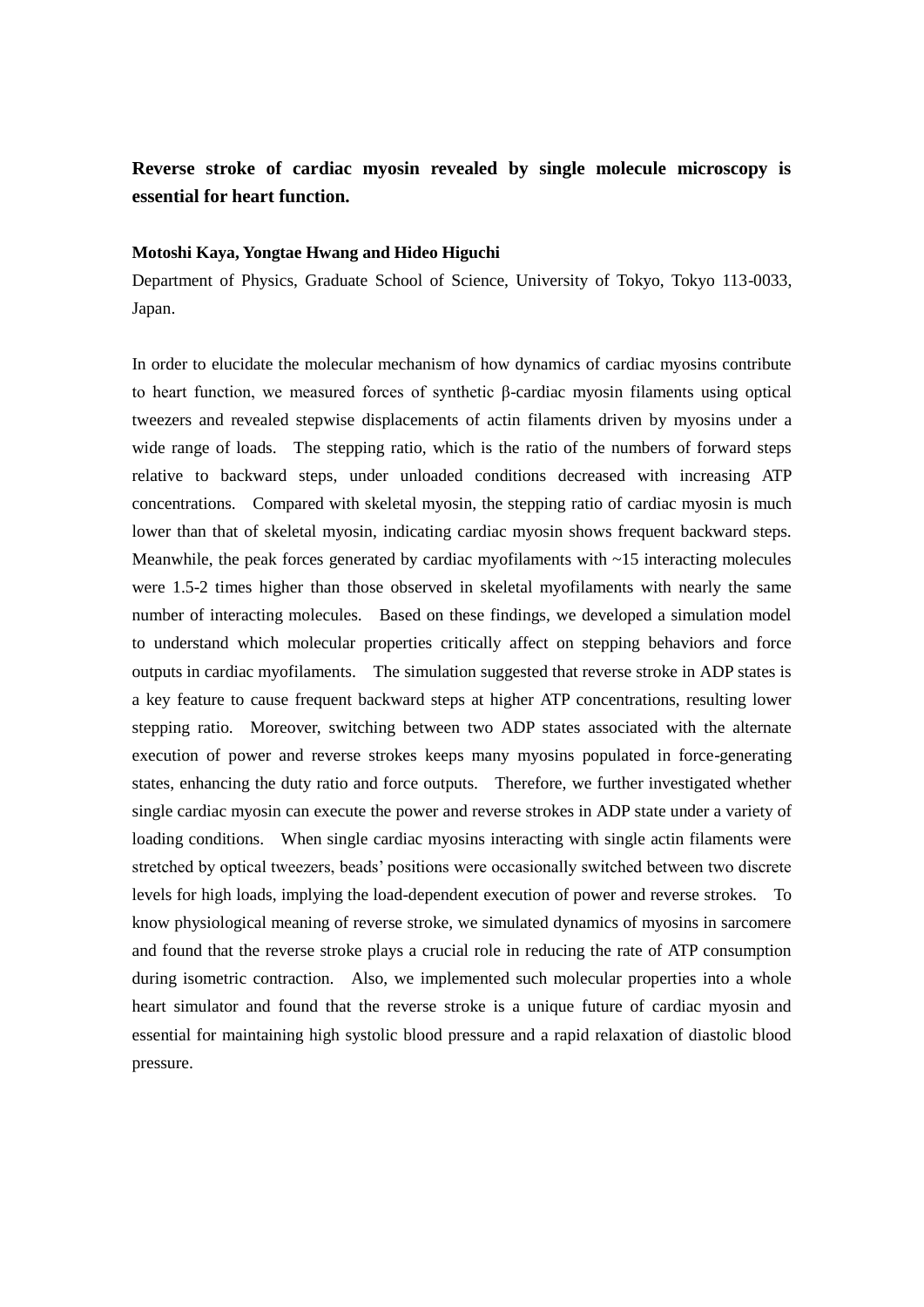### **Directional diffusion of axonal proteins captured by a confocal laser scanning microscopy**

#### **Kazunari Mouri<sup>1</sup> , Yasushi Okada1,2**

<sup>1</sup>Center for Biosystems Dynamics Research (BDR), RIKEN, Osaka, Japan. <sup>2</sup>Department of Physics, Universal Biology Institute (UBI) and International Research Center for Neurointelligence (WPI-IRCN), The University of Tokyo, Tokyo, Japan.

Some neuronal axons extend over several meters long. Motor proteins, such as kinesin and dynein, enable to transport synaptic vesicles and other soluble proteins, but characteristics of motion have not been captured clearly. We developed a method which can extract the speed and direction of flow based on fluorescent correlation spectroscopy (FCS) with image processing algorithm. In the reconstructed image sequences captured by this FCS method, we find trajectories of single particles. Applying single particle tracking (SPT) analyses for these trajectories, we observed biased Brownian motions, where the molecules diffuse, but are gradually transported to one direction. We apply these methods to several axonal proteins, and discuss quantitative results of them.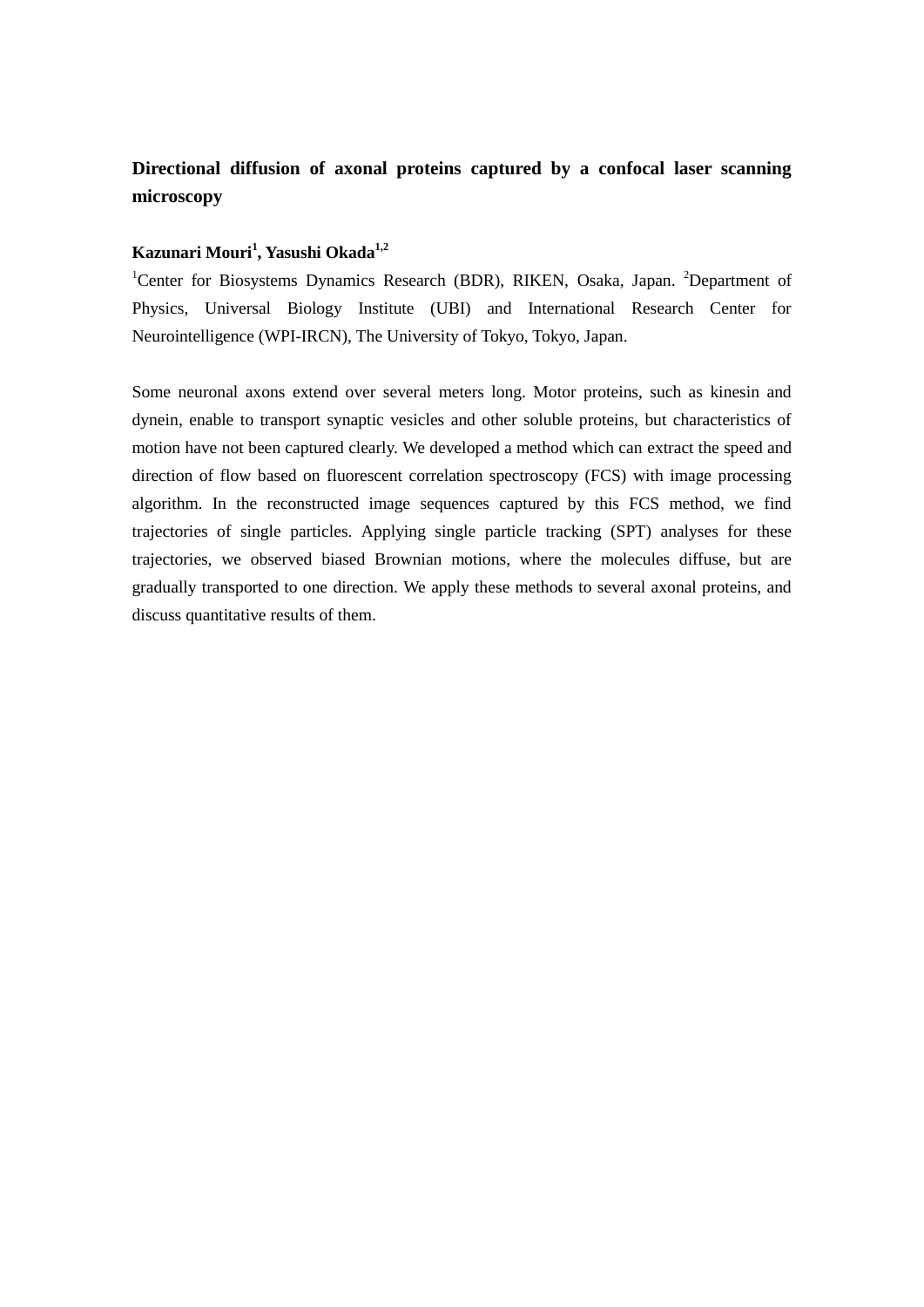#### **Symmetry breaking in C. elegans zygotes**

#### Fumio Motegi

#### Mechanobiology Institute, National University of Singapore, Singapore

Cell polarity is facilitated by a rearrangement of the actin cytoskeleton at the cell cortex. The program triggering the asymmetric remodeling of contractile actomyosin networks remains poorly understood. We show that polarization of Caenorhabditis elegans zygotes is established through sequential downregulation of cortical actomyosin networks by the mitotic kinase, Aurora-A. Aurora-A accumulates around centrosomes to locally disrupt the actomyosin contractile activity at the proximal cortex, thereby promoting cortical flows during symmetry breaking. Translocation of Aurora-A from the cytoplasm to the cortex is sufficient to interfere with the cortical actomyosin networks independently of its roles in centrosome maturation and cell-cycle progression. We propose that Aurora-A activity is the long sought-after centrosome-mediated symmetry-breaking cue that breaks symmetry in actomyosin contractile activity. We will also discuss how this Aurora-A cascade downregulates actomyosin contractility at the cortex.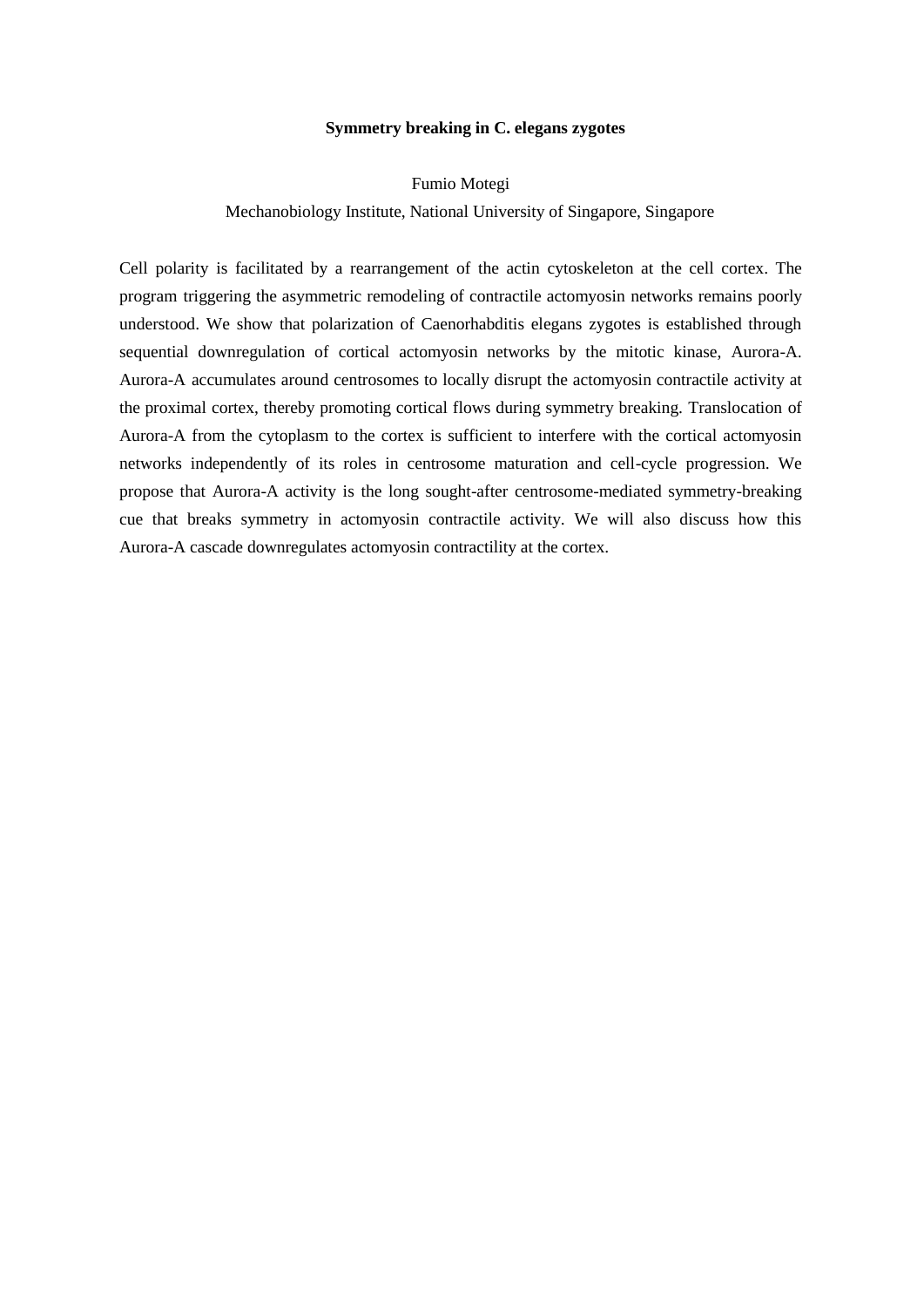### **Essential role of cytoskeleton polarity to determine the direction of basal bodies in multi-ciliated cells**

#### **Toshinori Namba# and Shuji Ishihara#\***

#Graduate School of Arts and Sciences, The University of Tokyo, Komaba, 153-8902 Tokyo, Japan. \*Universal Biology Institute, The University of Tokyo, Komaba, 153-8902 Tokyo, Japan.

Synchronous and directed ciliary beating in trachea plays an important role for transport and ejection of virus and dust from the body, known as "mucociliary transport." This ciliary function depends on the coordinated configuration of basal bodies (BBs, root of cilia) in apical cell membrane, where BBs are regularly aligned and are oriented in the same direction. It has been experimentally suggested that microtubules (MT) and apical cytoskeleton (CSK) such as planar cell polarity (PCP) are involved in the formation of the BBs pattern, however, we still lack coherent explanation how these factors are acting for coordinating BBs, particularly for directing of BBs. By considering symmetry of the pattern to be formed, here we first show the necessity of the polarity in the MT bundles. Distribution in relative angles between the MTs and BBs is shown to be biased, supporting that the polarity is maintained in the bundle of MTs. Next, we derive a mathematical model for BB patterning by combining the polarity and self-organizational ability of CSKs. The effect of PCP is incorporated as inhomogeneous boundary condition. The model reproduces various experimental observations including normal and drug-treated phenotypes. We will discuss mechanism of the ordering of BBs by investigating the interaction between BBs and CSK. Implication of our study on cell chirality will be also mentioned.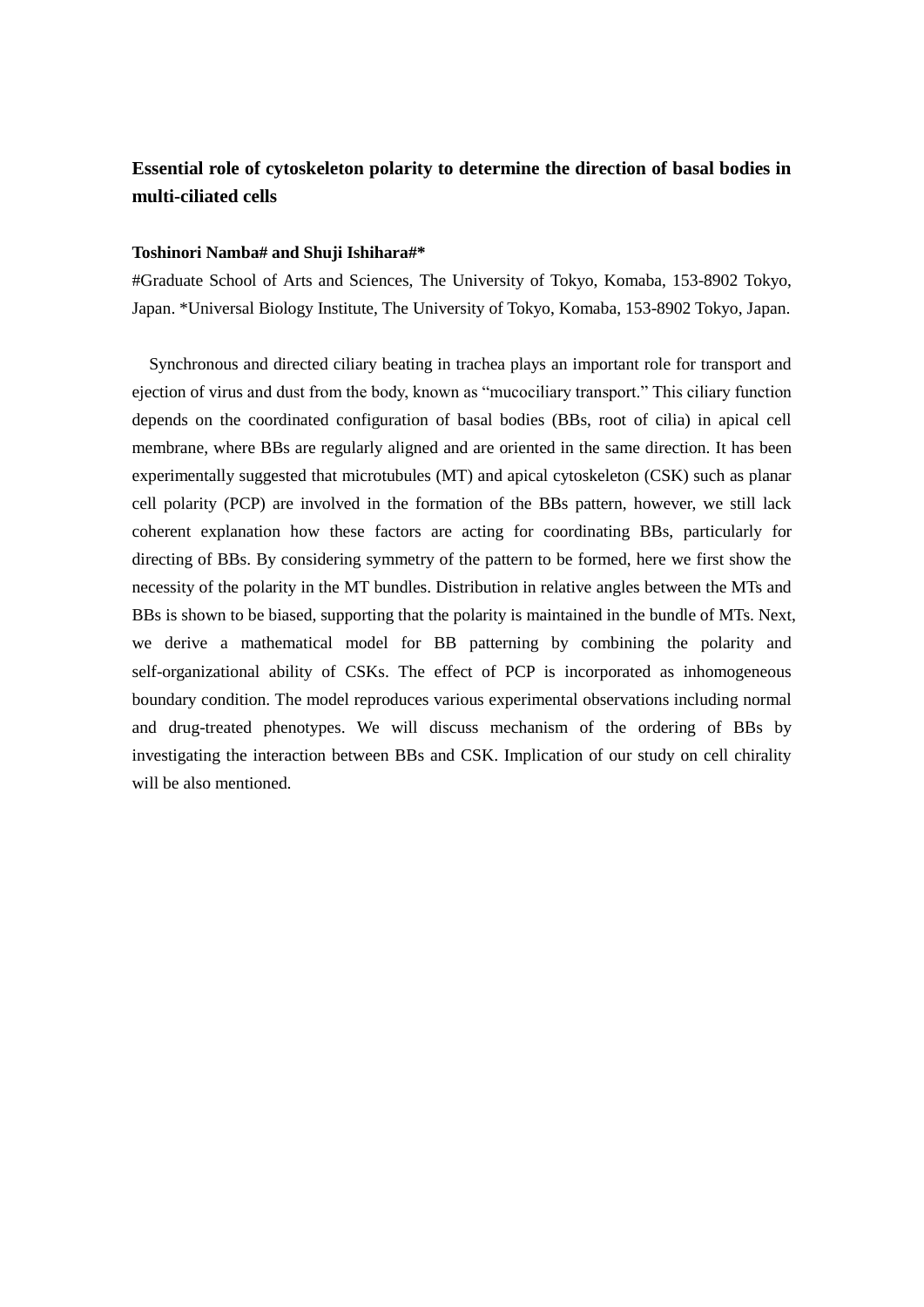#### **Mechanical impact of apoptosis in tissue homeostasis**

Yusuke Toyama<sup>1,2</sup> <sup>1</sup>Mechanobiology Institute, National University of Singapore, Singapore <sup>2</sup>Department of Biological Sciences, National University of Singapore, Singapore

Apoptosis, or programmed cell death, is the most common mechanism of eliminating damaged or unnecessary cells during embryonic development, tissue homeostasis, and certain pathological conditions. When a cell undergoes apoptosis within a tissue, the apoptotic cell is expelled from its neighboring non- dying cells. It has been shown by many labs, including ours, that this mechanical process is driven by the formation and contraction of the actomyosin cables in the dying and the neighboring cells, and/or by the lamellipodial crawling of the neighboring cells. However, how cell mechanics arises upon apoptotic cell extrusion and feedbacks to cellular and molecular function especially in the neighboring non-dying cells is largely illusive. In this presentation, I will present our current understandings of how mechanical tension and biochemical natures are altered in the neighboring cells as a consequence of apoptosis, and how these two factors are related to each other.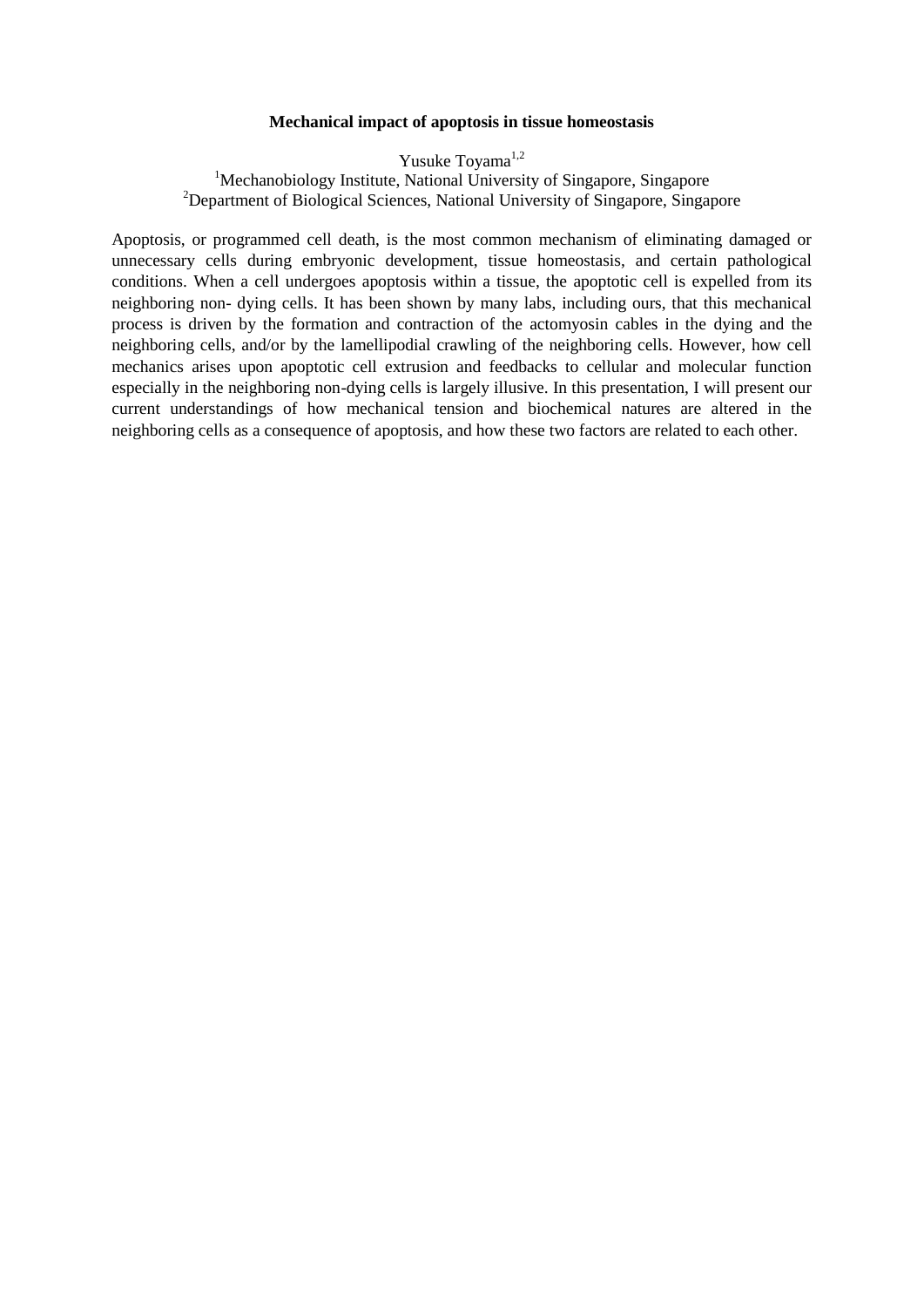### **Quantitative Approaches for understanding homeostatic regulation of population size and diversity of T cells in thymus**

#### **Tetsuya J. Kobayashi#\*, Kazumasa B. Kaneko\*, and Taishin Akiyama**†

# Institute of Industrial Science, University of Tokyo 153-8505, Japan.

\* Graduate School of Engineering, the University of Tokyo, 7-3-1 Hongo, Bunkyo-ku, Tokyo 113-8656, Japan.

†RIKEN Center for Integrative Medical Sciences, Kanagawa 230-0045, Japan.

The immune system is essential for maintaining the homeostasis of our bodies, and the immune system itself is highly homeostatatic. In particular, for the function of the adaptive immune system, it is essential to appropriately control and maintain the quantity (population size) and quality (diversity) of T cells, which are central to the operation of the adaptive immune system. Recent advances in quantitative imaging and single cell sequencing technologies have enabled us to quantitatively measure the quantity and quality of cells by combining mathematical and bioinformatic techniques.

In this talk, we focus on the development of T cells in the thymus and it maintenance and recovery of homeostasis in response to environmental perturbations.

First, we investigate how the population size of the developing T cells in a thymus is regulated by the interactions between T thymocytes and thymic epithelial cells. We estimated the interactions by applying mathematical modeling to quantitative data on the recovery dynamics of the number of T cells. Our analysis has revealed that the population sizes of the thymic T and epithelial cells are reciprocally regulated in a quite complex manner.

Next, we investigate the diversity of the thymic T cell population and its dynamics by analyzing sequence data of T cell receptors (TCRs). By quantifying diversity measures of the population, we identified subset of T cells that are lost upon perturbation but eventually recovered. We also show that the composition of different T cells changes over time by reflecting recovery kinetics. Finally, I would like to describe the current state of our efforts to combine these two approaches to determine how receptor diversity is maintained during T-cell development in the thymus.